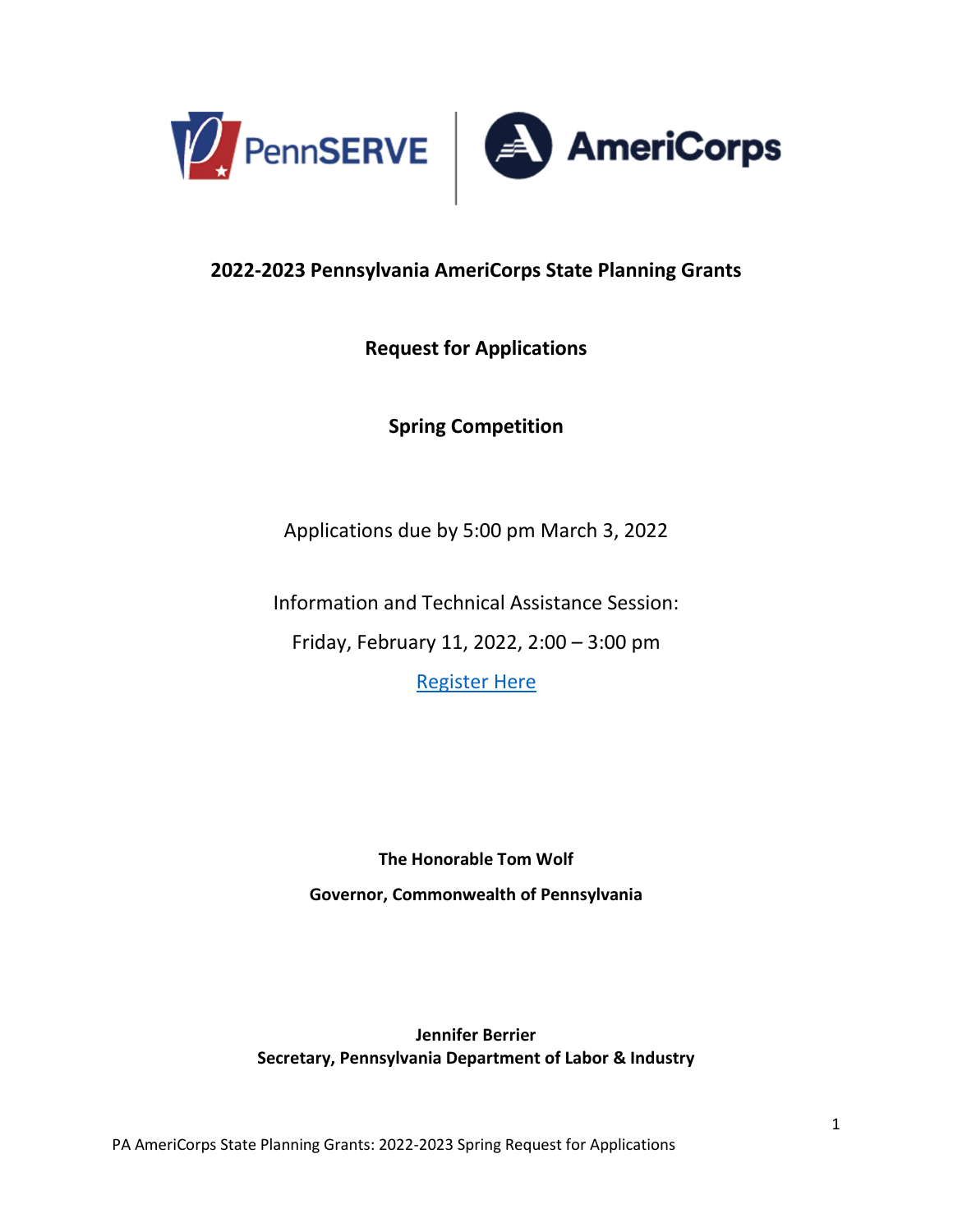# Contents

| 1.                                                                                       |  |  |  |  |
|------------------------------------------------------------------------------------------|--|--|--|--|
| 2.                                                                                       |  |  |  |  |
| a.                                                                                       |  |  |  |  |
| b.                                                                                       |  |  |  |  |
| 3.                                                                                       |  |  |  |  |
| a.                                                                                       |  |  |  |  |
| b.                                                                                       |  |  |  |  |
| 4.                                                                                       |  |  |  |  |
|                                                                                          |  |  |  |  |
|                                                                                          |  |  |  |  |
|                                                                                          |  |  |  |  |
| Commonwealth of Pennsylvania AmeriCorps State Program Subgrantee Application/Agreement11 |  |  |  |  |
|                                                                                          |  |  |  |  |
| 11                                                                                       |  |  |  |  |
|                                                                                          |  |  |  |  |
|                                                                                          |  |  |  |  |
|                                                                                          |  |  |  |  |
|                                                                                          |  |  |  |  |
|                                                                                          |  |  |  |  |
|                                                                                          |  |  |  |  |
|                                                                                          |  |  |  |  |
|                                                                                          |  |  |  |  |
|                                                                                          |  |  |  |  |
| $\overline{2}$                                                                           |  |  |  |  |

PA AmeriCorps State Planning Grants: 2022-2023 Spring Request for Applications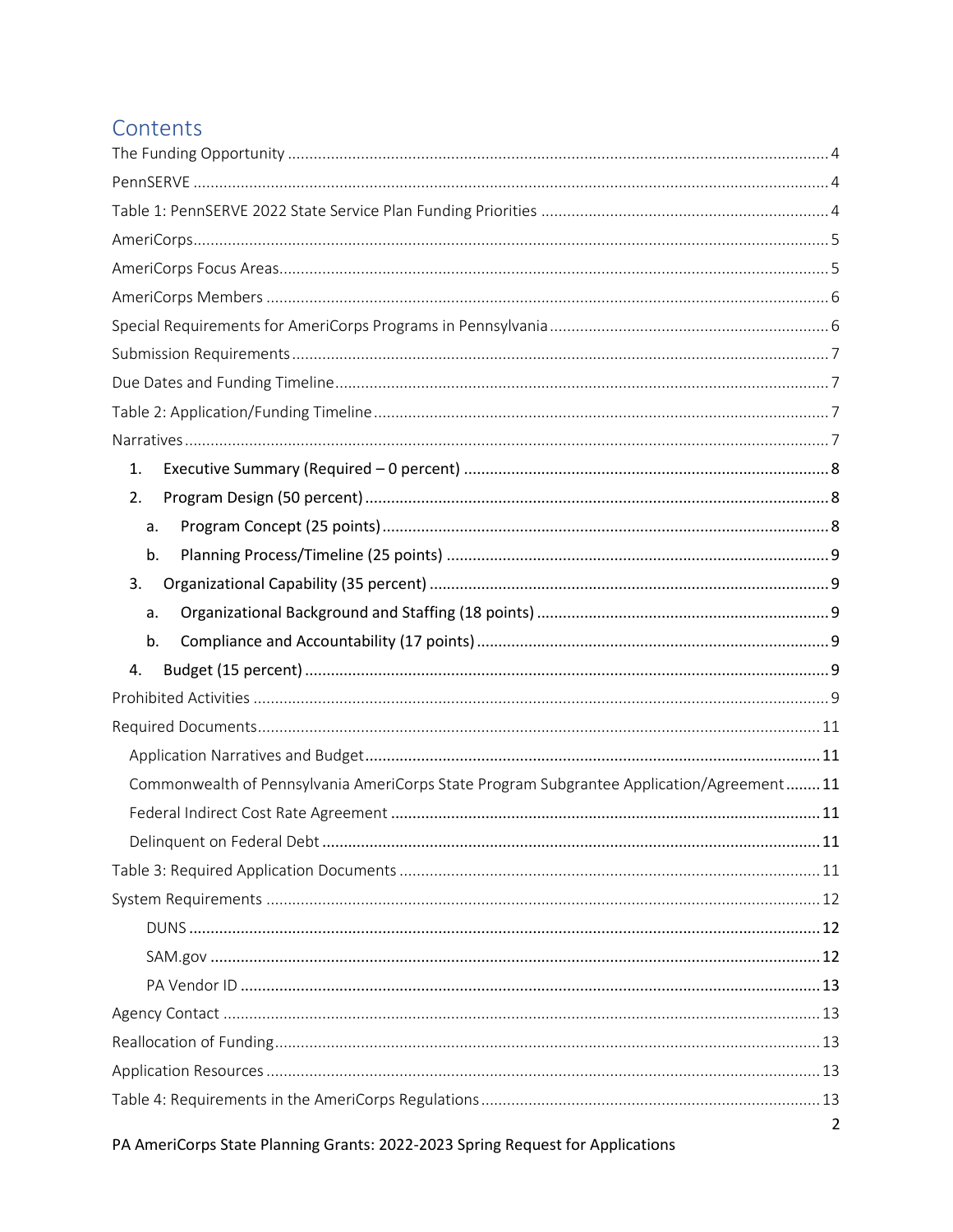<span id="page-2-0"></span>

| Documents that Govern the Grant/Administrative and National Policy Requirements 15                |  |
|---------------------------------------------------------------------------------------------------|--|
|                                                                                                   |  |
|                                                                                                   |  |
|                                                                                                   |  |
|                                                                                                   |  |
|                                                                                                   |  |
|                                                                                                   |  |
|                                                                                                   |  |
| Appendix D: Rural Programs, Rural Intermediaries, Beale Codes, and County-Level Economic Data  27 |  |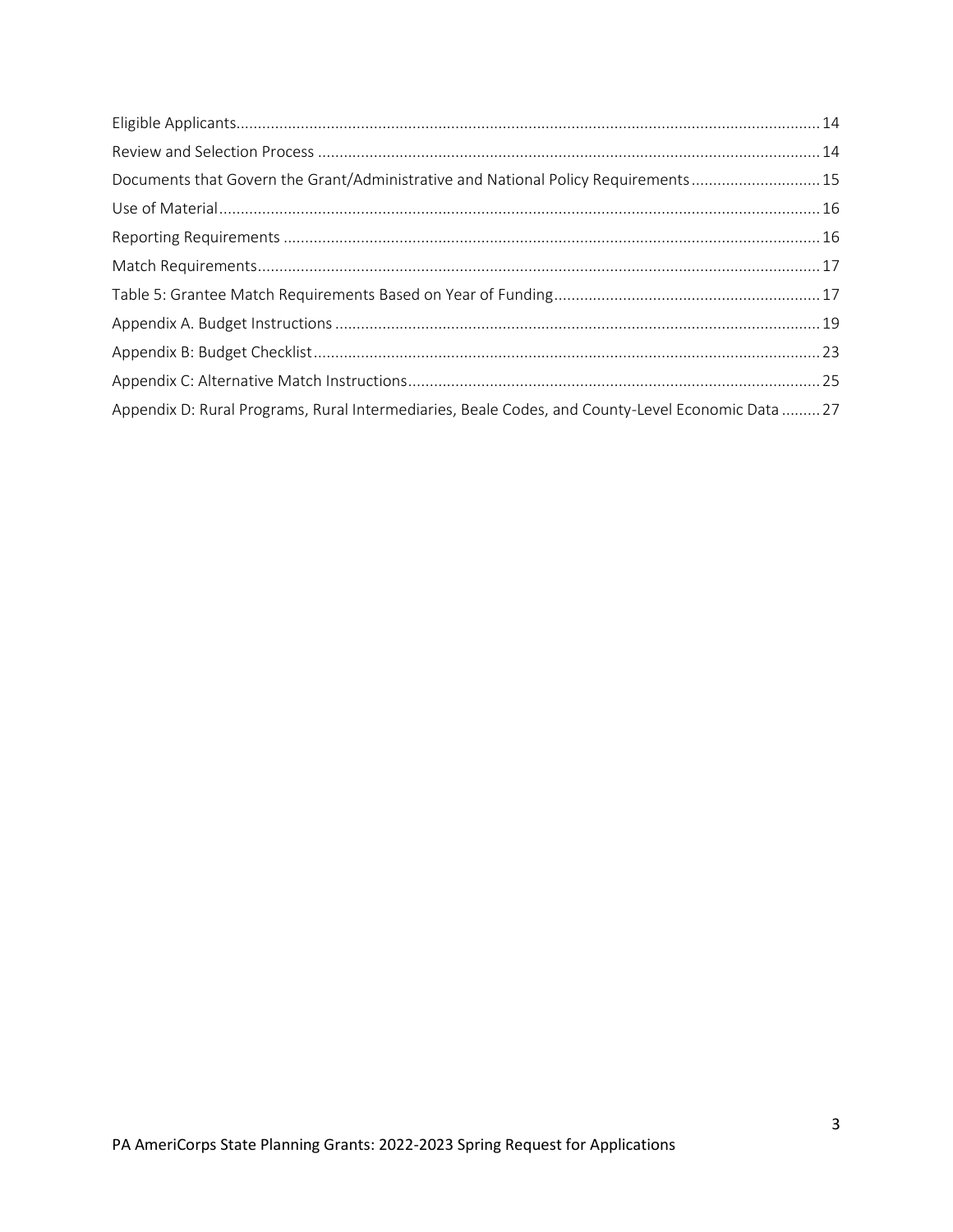# The Funding Opportunity

PennSERVE is pleased to announce the opportunity to apply for AmeriCorps state planning grants. This opportunity is open to community and faith-based organizations, government agencies, and educational institutions (see detailed information about eligible applicants on page 14).

AmeriCorps planning grants are awarded to organizations with the following goals:

- Identifying community needs they would address through an AmeriCorps program
- Assessing their capacity to operate an AmeriCorps program and manage an AmeriCorps grant
- Designing an AmeriCorps program
	- o Developing a plan for member service activities
	- o Developing a theory of how those service activities will lead to change
	- $\circ$  Developing a method of measuring the outcomes of AmeriCorps member service
- Developing policies, procedures, and member recruitment, and management materials

Planning grants are distinct from AmeriCorps program grants. Planning grantees do not operate an AmeriCorps program or enroll AmeriCorps members. Organizations use planning grants to become better prepared to compete for an AmeriCorps program grant in the following grant cycle; however, a Planning Grant award does not guarantee the applicant will be awarded a program operating grant in future cycles. When developing an AmeriCorps program design, planning grantees should plan for a minimum of five full-time equivalent members (five Member Service Years).

PennSERVE intends for the grant and project period of this planning grant to be August 20, 2022 – August 19, 2023; final dates will be determined once the grant is awarded. PennSERVE and the AmeriCorps agency reserve the right to adjust the amount of a grant and/or the grant period.

AmeriCorps planning grants awarded by PennSERVE are Cost Reimbursement Grants. These Cost Reimbursement grants typically fund staff time devoted to the activities in the approved grant narrative. They also often include staff training and travel costs, as well as the cost of hiring subject matter experts to assist with program development. Awardees submit a budget and financial reports, and agree to meet all due dates and requirements as a condition of grant reimbursement. For this competition, Planning Grant awards may not exceed \$50,000.

# <span id="page-3-0"></span>PennSERVE

PennSERVE, Pennsylvania's state service commission, encourages, develops, and facilitates volunteerism and service. Each year, PennSERVE awards federal funding to AmeriCorps programs. Through funding and support, PennSERVE engages Pennsylvania residents in strengthening our communities. Each year, PennSERVE awards approximately \$12 million in federal funding from the AmeriCorps agency to AmeriCorps programs.

| Education | $PreK-12$                                                            |  |  |  |  |
|-----------|----------------------------------------------------------------------|--|--|--|--|
|           | College access and completion<br>$\bullet$                           |  |  |  |  |
|           | Adult basic education                                                |  |  |  |  |
| Health    | Mental health                                                        |  |  |  |  |
|           | Access to healthy food                                               |  |  |  |  |
|           | Reducing alcohol and/or drug abuse<br>$\bullet$                      |  |  |  |  |
|           | Ongoing health impacts related to the COVID-19 pandemic<br>$\bullet$ |  |  |  |  |
|           |                                                                      |  |  |  |  |

# <span id="page-3-1"></span>Table 1: PennSERVE 2022 State Service Plan Funding Priorities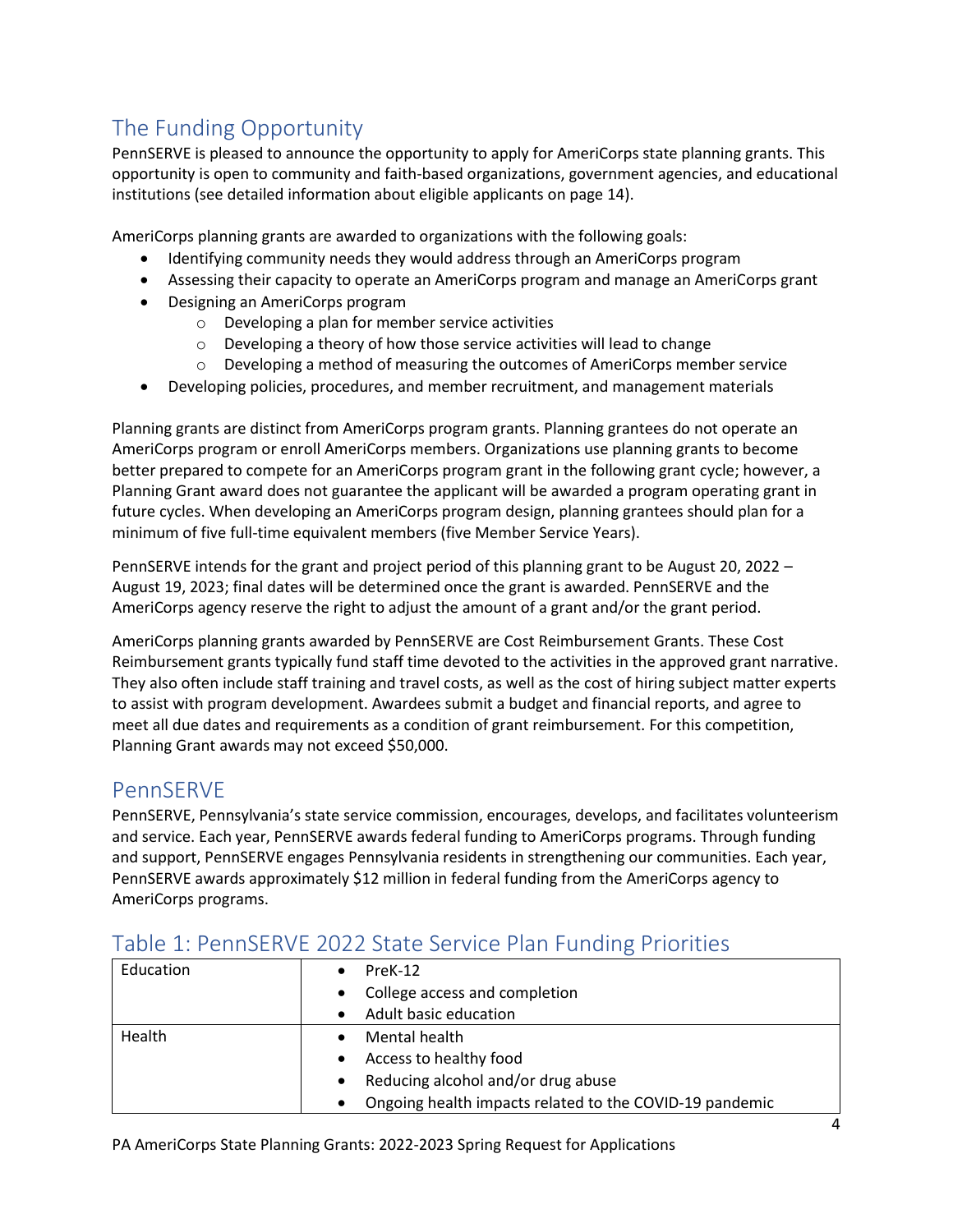| <b>Economic Opportunity</b>                      | Improving housing access for individuals and families experiencing<br>homelessness<br>Workforce development<br>$\bullet$                                                                                                                                                                                                                              |
|--------------------------------------------------|-------------------------------------------------------------------------------------------------------------------------------------------------------------------------------------------------------------------------------------------------------------------------------------------------------------------------------------------------------|
| Education/Health/<br><b>Economic Opportunity</b> | Bridging the digital divide and increasing technology access for un-<br>derserved or under-connected communities                                                                                                                                                                                                                                      |
|                                                  | Empowering individuals and families, including youth and young<br>$\bullet$<br>adults, who are impacted by the juvenile and/or criminal justice<br>system; efforts may include but are not limited to diversion, re-en-<br>try, and engaging credible messengers to provide or connect indi-<br>viduals with support, treatment, or other services.   |
| Program Structure                                | Programs that strategically embed the workforce development of<br>$\bullet$<br>AmeriCorps members in program design<br>Programs that embed principles of diversity, equity, and inclusion<br>$\bullet$<br>in program design<br>Programs that provide a living allowance above the minimum re-<br>$\bullet$<br>quired by the federal AmeriCorps agency |

# <span id="page-4-0"></span>AmeriCorps

AmeriCorps is a program funded by the U.S. Congress under the Catalog of Federal Domestic Assistance number 94.006. The national organization supporting AmeriCorps is the Corporation for National and Community Service d/b/a AmeriCorps. The AmeriCorps agency's legal authority to award these grants is found in the National and Community Service Act (NCSA) of 1990, *as amended*, 42 U.S.C. § 12501 *et seq*.

The AmeriCorps agency brings people together to tackle the country's most pressing challenges, through national service and volunteering. AmeriCorps members and AmeriCorps Seniors volunteers serve with organizations dedicated to the improvement of communities. AmeriCorps helps make service to others a cornerstone of national culture.

The AmeriCorps agency receives AmeriCorps program funding from Congress and awards funding to state commissions, including PennSERVE, to grant and oversee AmeriCorps programs in each state.

# <span id="page-4-1"></span>AmeriCorps Focus Areas

The Serve America Act, Pub.L. 111–13, Apr. 21, 2009, emphasizes measuring the impact of service and focusing on the following focus areas:

### **Disaster Services**

Grants will support increased and improved disaster services for individuals and communities to prepare and adapt to disasters, including but not limited to climate change events. Activities will provide support to increase preparedness for disasters, improve readiness to respond to disasters, support recovery efforts from disasters, and/or assist in the implementation of pre-disaster mitigation and adaptation measures. Grants will support communities and individuals in planning for disasters, with an emphasis on engaging disadvantaged communities in the planning process.

#### **Economic Opportunity**

Grants will provide support for and/or facilitate access to services and resources that contribute to the improved economic well-being and security of economically disadvantaged people; help economically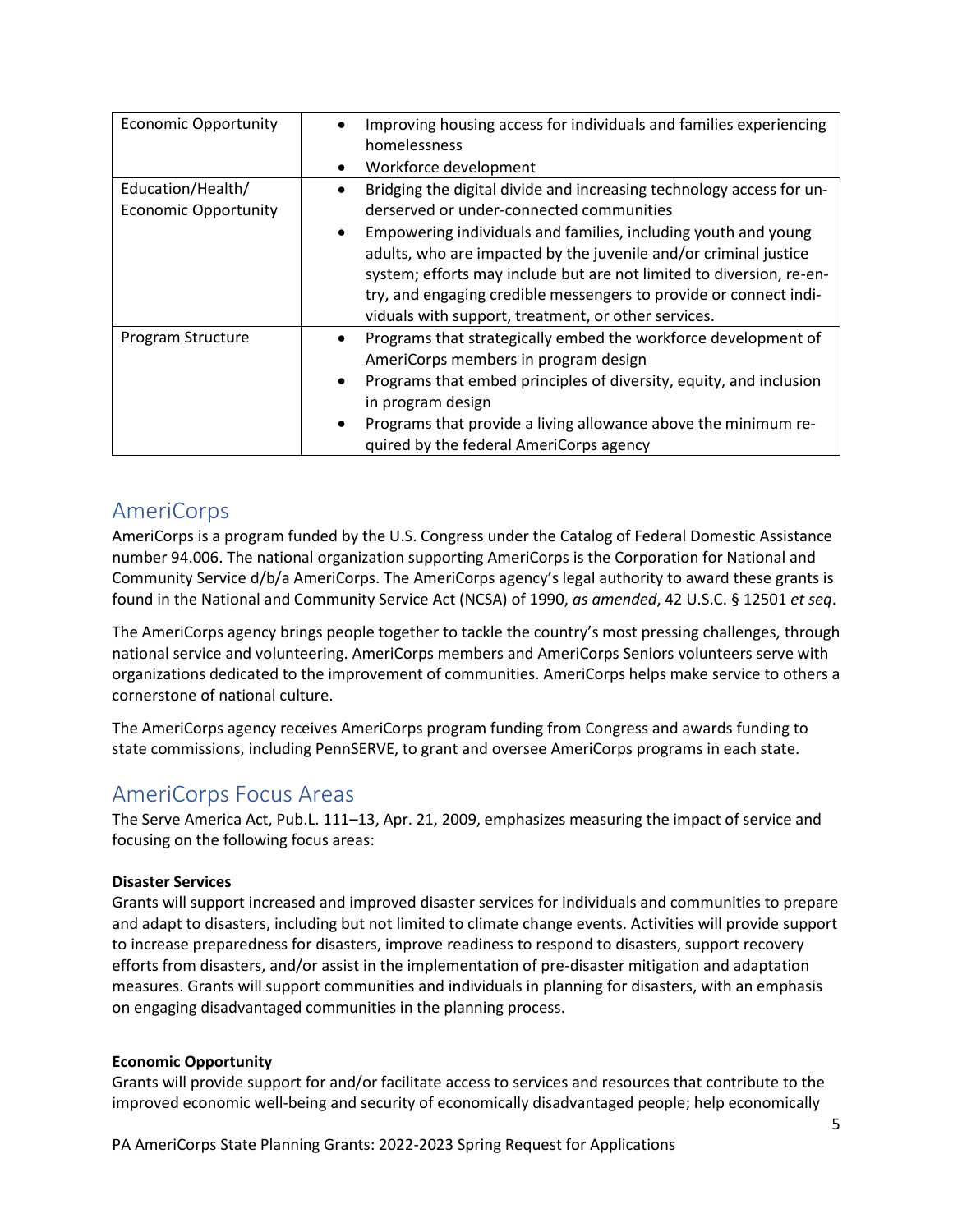disadvantaged people to have improved access to services that enhance financial literacy; transition into or remain in safe, healthy, affordable housing; and/or have improved employability leading to increased success in becoming employed.

#### **Education**

Grants will provide support for and/or facilitate access to services and resources that contribute to improved educational outcomes for economically disadvantaged children; improved school readiness for economically disadvantaged young children; improved educational and behavioral outcomes of students in low-achieving elementary, middle, and high schools; and/or prepare economically disadvantaged students for success in post-secondary educational institutions.

#### **Environmental Stewardship**

Grants will support responsible stewardship of the environment, while preparing communities for challenging circumstances and helping Americans respond to and recover from disruptive life events: programs that conserve natural habitats, protect clean air and water, maintain public lands, support wildland fire mitigation, cultivate individual and community self-sufficiency, and provide reforestation services after floods or fires.

#### **Healthy Futures**

Grants will provide support for activities that will address the opioid crisis; increase seniors' ability to remain in their own homes with the same or improved quality of life for as long as possible; and/or increase physical activity and improve nutrition.

#### **Veterans and Military Families**

Grants will improve the quality of life of veterans and improve military family well-being; increase the number of veterans, wounded warriors, military service members, and their caregivers, families, and survivors served by AmeriCorps programs; and/or increase the number of veterans and military family members engaged in service through AmeriCorps programs.

## <span id="page-5-0"></span>AmeriCorps Members

Planning grantees use their awards to design and assess their capacity to manage programs that engage AmeriCorps members in community service. AmeriCorps members engage in community service and may receive a living allowance and other benefits while serving. They are recruited, trained, supervised, and managed by organizations that receive AmeriCorps program grants. Upon successful completion of service, AmeriCorps members receive a Segal AmeriCorps Education Award from the National Service Trust to pay for higher education expenses or apply to qualified student loans.

## <span id="page-5-1"></span>Special Requirements for AmeriCorps Programs in Pennsylvania

When developing a planning grant proposal, please note the following requirements for AmeriCorps program grants:

• AmeriCorps programs funded by PennSERVE must have enough staff to manage the size and scope of the AmeriCorps program. In general, programs funded by PennSERVE require at least one full-time equivalent (FTE) dedicated to AmeriCorps program management. **All planning grant applicants must include at least .5 FTE.**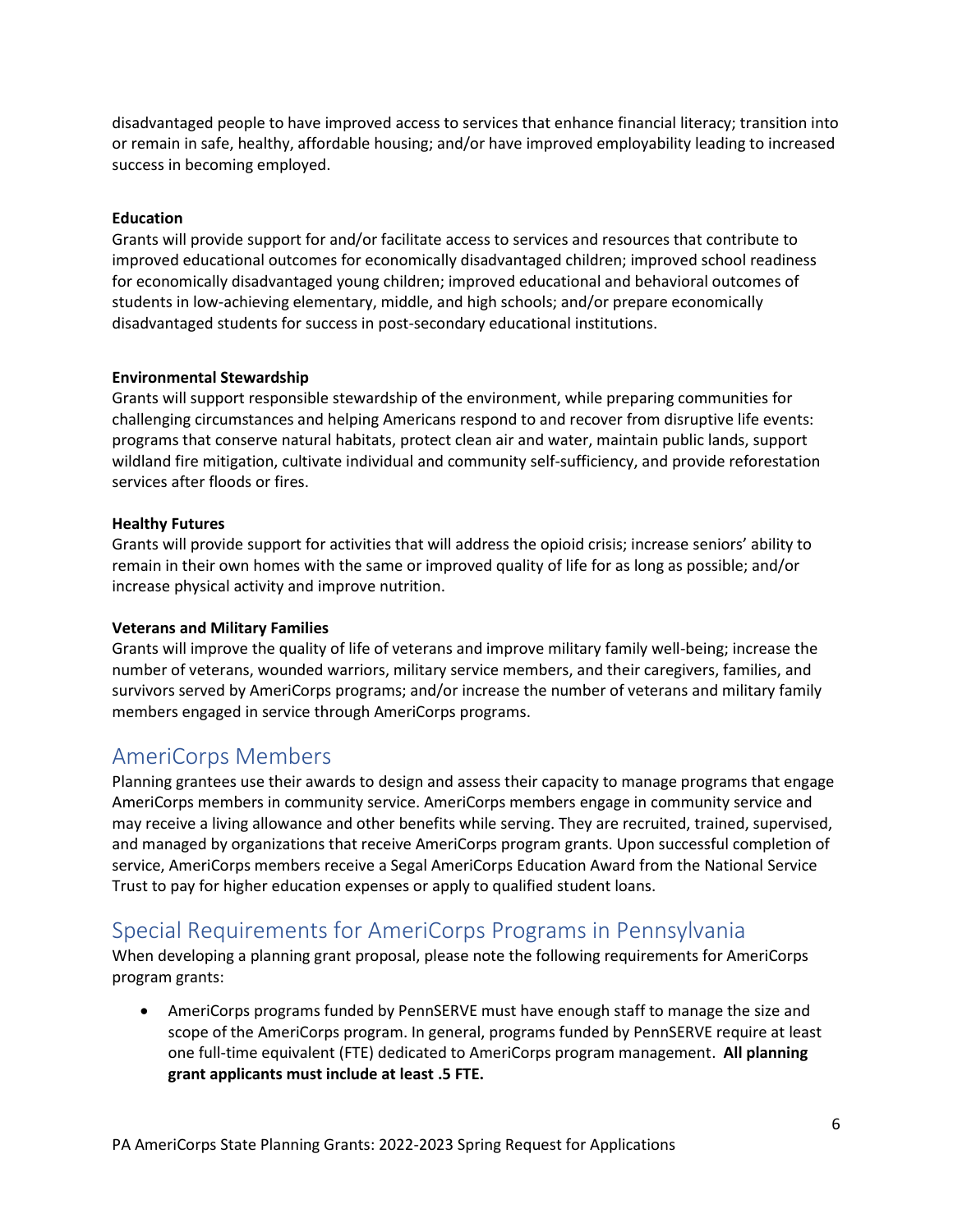- PennSERVE programs must identify as AmeriCorps programs.
- AmeriCorps programs may be required to participate in other local disaster preparedness and/or response efforts, including but not limited to emergency management training, management of volunteers, and public health outreach. AmeriCorps members may be asked, or offered the opportunity, to participate in disaster services as needed.
- AmeriCorps programs funded by PennSERVE have required training activities for program staff and yearly AmeriCorps Week activities for AmeriCorps members. Applicants must include the cost of travel to these events in their budgets. Please note: Planning grant recipients attend these training activities.
- AmeriCorps programs funded by PennSERVE use a specific online program management system. Planning grant recipients use this system for financial reporting. The instructions below show how to include the cost of this system in your budget.

# <span id="page-6-0"></span>Submission Requirements

Applicants make their initial submission as either a Word document or PDF attachment to an email. In the second stage, selected applicants will submit applications in the AmeriCorps agency's web-based system, eGrants. Instructions for eGrants submission will be provided with preliminary funding notifications.

# <span id="page-6-1"></span>Due Dates and Funding Timeline

Applications are due by 5:00 pm on March 3, 2022. Please see Table 2 for complete application and funding timelines. See Table 3: Required Application Documents for a complete list of required documents and delivery instructions. PennSERVE may consider late submission requests that include documentation of the rationale for the request and reserves the right to accept such applications on a case-by-case basis. Additional deadlines may be required throughout the application process, including deadlines for required revisions and responses to clarification questions.

# <span id="page-6-2"></span>Table 2: Application/Funding Timeline

| <b>Applications due</b>                                          | March 3, 2022, 5 p.m. |
|------------------------------------------------------------------|-----------------------|
| PennSERVE Feedback and Clarification Period; revisions may be    | April 4 - 22, 2022    |
| required                                                         |                       |
| Preliminary grant award notifications, resolutions, and eGrants  | May 25 - June 3, 2022 |
| entry                                                            |                       |
| Grant/Program Period Begins (pending receipt of grant award from | August 2022           |
| the AmeriCorps agency)                                           |                       |

## <span id="page-6-3"></span>Narratives

Submit your narrative as a Word document or PDF. The character limit for all narrative sections combined (Planning Proposal and Organizational Capability) should not exceed 25,000.

Tips for a Strong Narrative

• **Answer the questions in order.** Use headings to show which question you are answering.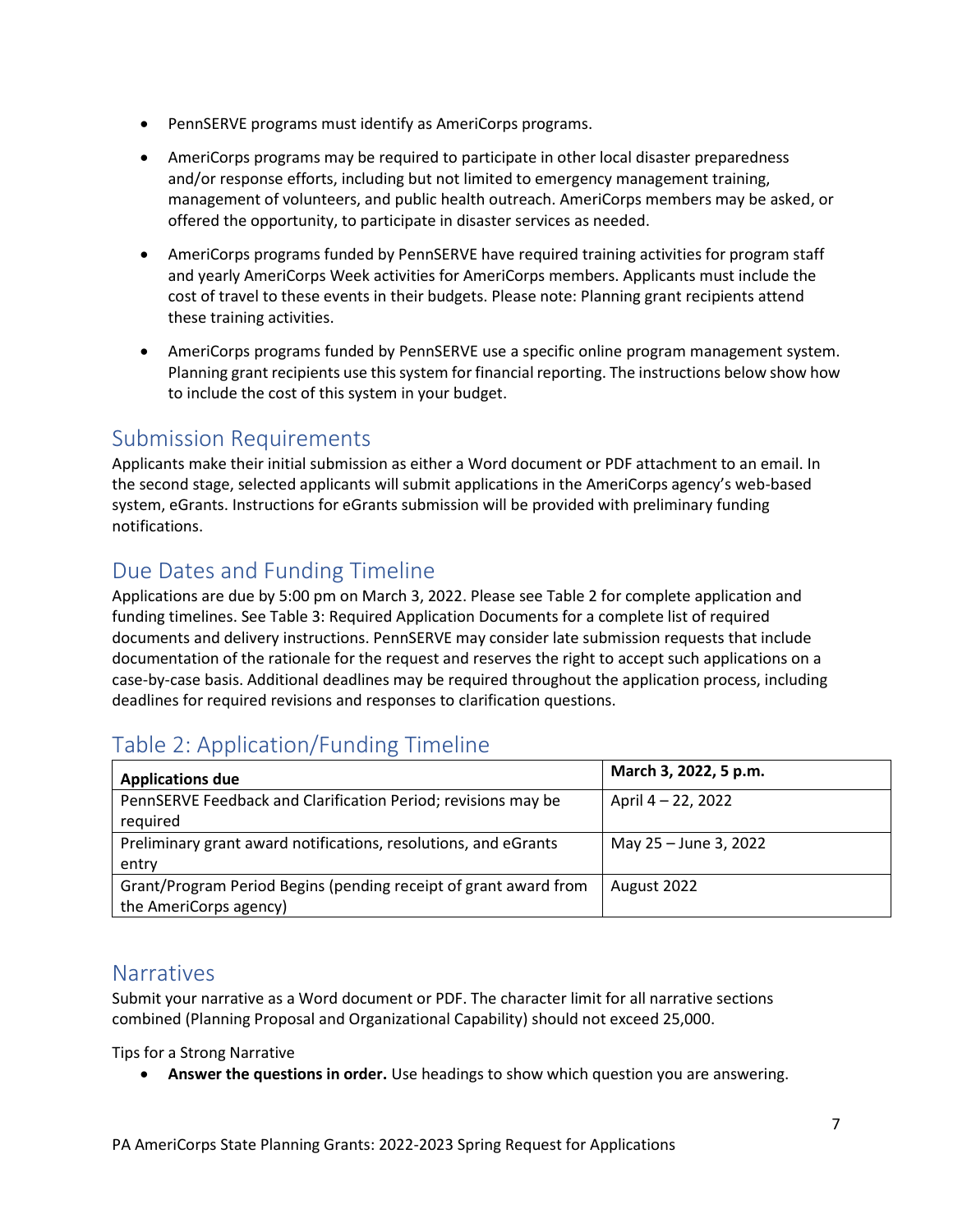- **Explain how.** Be sure to describe *how* the proposed project will meet the criteria. Simply stating that it will be met is not enough.
- **Provide requested information only.** Though it is important to include information about your organization that is relevant to this application, a full history or your organization is not necessary.
- **Assume the reviewer knows nothing about you.** Even if you have received funding from PennSERVE or the AmeriCorps agency in the past, do not assume your reviewers know anything about you, your proposal, your partners, or your beneficiaries. If you use an acronym, be sure to write it out the first time you use. It. Define words that people outside your organization or field may not know.
- **Get feedback.** Before you submit your application, let someone who is completely unfamiliar with your project read and critique the project narrative.

### 1. Executive Summary (Required – 0 percent)

<span id="page-7-0"></span>Please fill in the brackets of these sentences to complete the executive summary. Do not deviate from the template below.

The [Name of the organization] proposes to develop an AmeriCorps program serving in [the location(s) the AmeriCorps program will serve] that will focus on the CNCS focus area(s) of [Focus Area(s)]. For the Planning Grant, the AmeriCorps investment of \$[amount of request] will be matched with \$[amount of projected match], \$[amount of local, state, tribal, and federal funds] in public funding and \$[amount of non-governmental funds] in private funding. No AmeriCorps members will be needed to execute this plan.

The Planning Grant will be used to [describe the rationale for applying for a Planning Grant and what you hope to achieve during the one-year period].

### <span id="page-7-2"></span><span id="page-7-1"></span>2. Program Design (50 percent)

### a. Program Concept (25 points)

- Where would your AmeriCorps members serve? This may be one or more counties, municipalities, neighborhoods, as well as specific organizations where they will be based (we refer to such places as service sites or host sites).
- Describe the proposed role(s) of the AmeriCorps members. What services would they provide and to whom?
- How do you anticipate that AmeriCorps member service would benefit the places where they serve?
- Describe the skills, knowledge, and experience that AmeriCorps members will gain during service. How will service prepare AmeriCorps members for careers or post-secondary education? For AmeriCorps members who have already completed post-secondary education and/or those who have retired, what support do you provide in transitioning from service to their next opportunity?
- How do you plan to engage the community to be served in determining AmeriCorps member service activities? How will you obtain ongoing community feedback as you plan and potentially operate this program?
- If proposing to add or expand an AmeriCorps component to an existing program or initiative, explain how the addition/expansion of AmeriCorps will enable the organization to better meet the community need; and clearly describe the difference in scope and/or program design.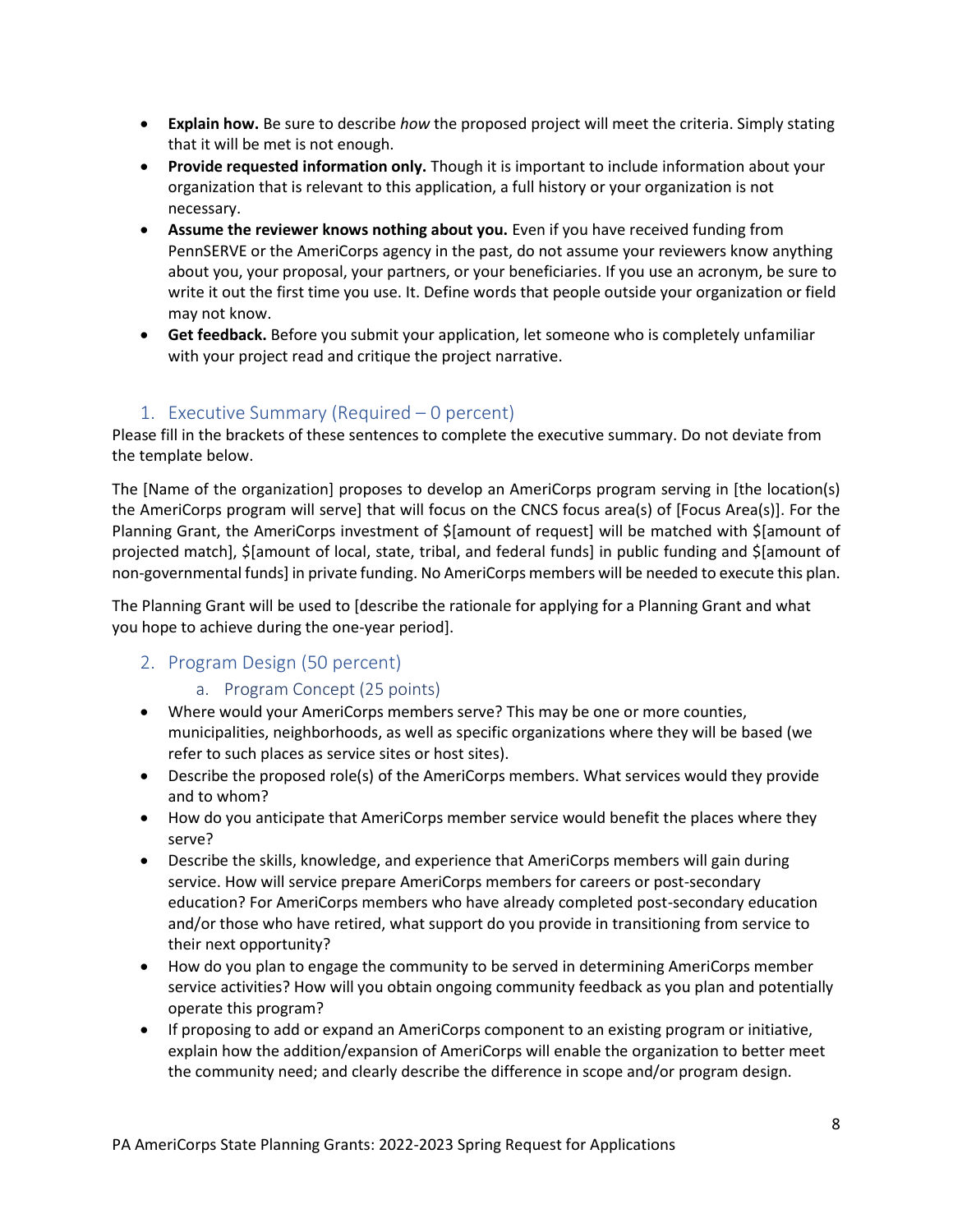### b. Planning Process/Timeline (25 points)

<span id="page-8-0"></span>Describe your proposed planning process, including

- A detailed description of who is leading it
- A well-developed timeline for planning activities
- Information about existing community partnerships, or potential for partnerships to be developed, with well-defined roles for partners
- A description of how you will use the planning period to develop the components necessary to manage an AmeriCorps program.

### <span id="page-8-2"></span><span id="page-8-1"></span>3. Organizational Capability (35 percent)

### a. Organizational Background and Staffing (18 points)

- Describe your organizational experience and record of accomplishment in your proposed area of programming.
- Describe your experience managing federal grants (if any).
- List the staff who will participate in the planning process and what their roles will be.

### b. Compliance and Accountability (17 points)

<span id="page-8-3"></span>• Does your organizational currently have monitoring and oversight procedures to support compliance with laws and regulations that govern your work? If so, please describe.

### 4. Budget (15 percent)

<span id="page-8-4"></span>Use the Budget Instructions (Appendix A) and Budget Checklist (Appendix B) to prepare your budget. Please submit in the budget template; download from [https://www.dli.pa.gov/Individuals/pennserve/grants/Pages/default.aspx.](https://www.dli.pa.gov/Individuals/pennserve/grants/Pages/default.aspx)

PennSERVE will evaluate your budget based on the following:

- Your proposed costs align with the activities described in the narrative.
- You show how you calculated each budget item.
- You include PennSERVE required costs, which are listed in the Budget Instructions.
- You request no more than \$50,000.
- You include a 24% match.
- If you choose to include Section 3 costs, also known as administrative costs, you include a full calculation and stay within the maximum allowable.

# <span id="page-8-5"></span>Prohibited Activities

While charging time to the AmeriCorps program, accumulating service or training hours, or otherwise performing activities supported by the AmeriCorps program or the AmeriCorps agency, staff and members may not engage in the following activities (see 45 C.F.R. § 2520.65):

- 1. attempting to influence legislation;
- 2. organizing or engaging in protests, petitions, boycotts, or strikes;
- 3. assisting, promoting, or deterring union organizing;
- 4. impairing existing contracts for services or collective bargaining agreements;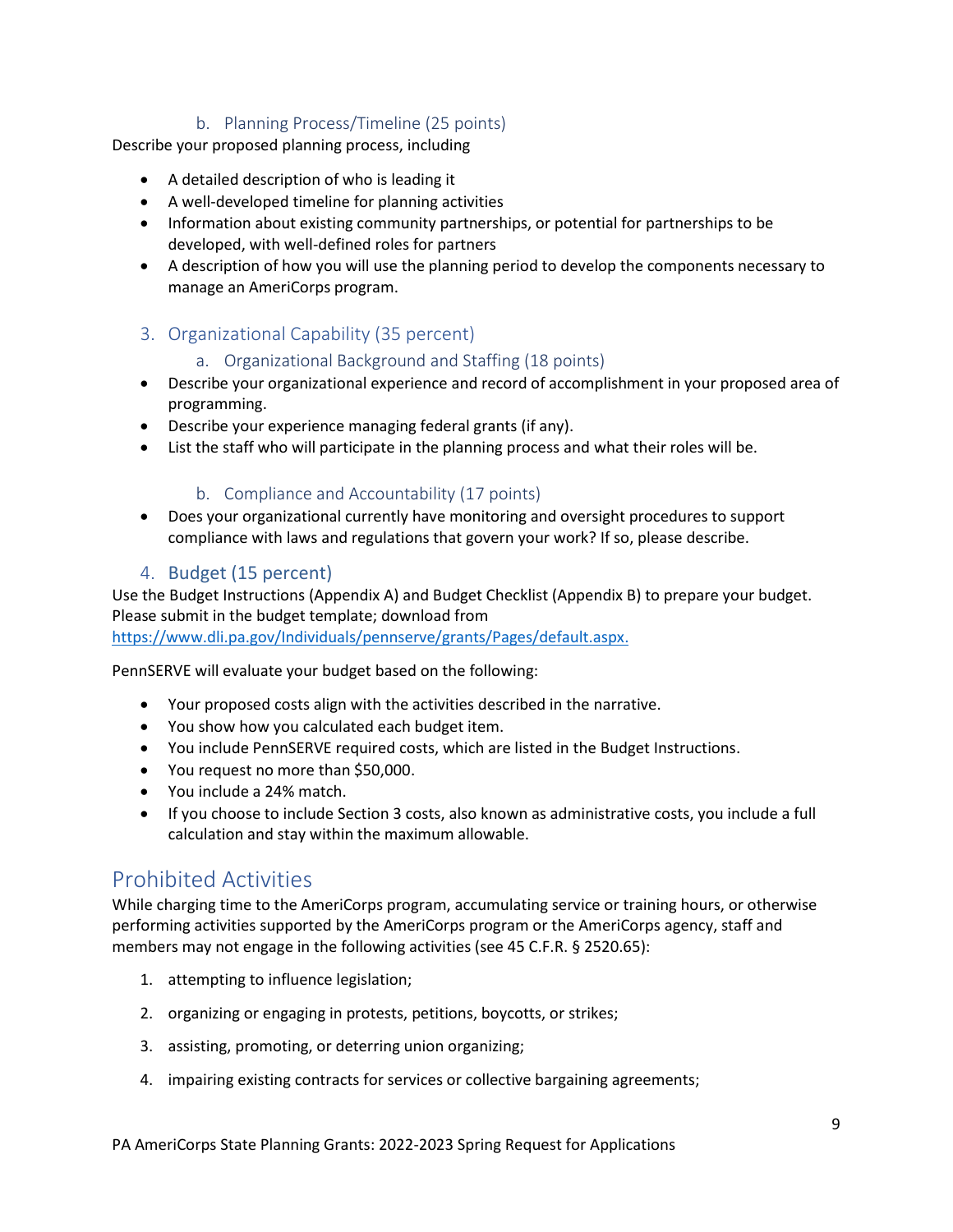- 5. engaging in partisan political activities, or other activities designed to influence the outcome of an election to any public office;
- 6. participating in, or endorsing, events or activities that are likely to include advocacy for or against political parties, political platforms, political candidates, proposed legislation, or elected officials;
- 7. engaging in religious instruction, conducting worship services, providing instruction as part of a program that includes mandatory religious instruction or worship, constructing or operating facilities devoted to religious instruction or worship, maintaining facilities primarily or inherently devoted to religious instruction or worship, or engaging in any form of religious proselytization;
- 8. providing a direct benefit to
	- a. a business organized for profit;
	- b. a labor union;
	- c. a partisan political organization;
	- d. a nonprofit organization that fails to comply with the restrictions contained in section 501(c)(3) of the Internal Revenue Code of 1986 related to engaging in political activities or substantial amount of lobbying except that nothing in these provisions shall be construed to prevent participants from engaging in advocacy activities undertaken at their own initiative; or
	- e. an organization engaged in the religious activities described in paragraph 7. above, unless the AmeriCorps agency assistance is not used to support those religious activities;
- 9. conducting a voter registration drive or using the AmeriCorps agency funds to conduct a voter registration drive;
- 10. providing abortion services or referrals for receipt of such services; or
- 11. such other activities as the AmeriCorps agency may prohibit.

Per the AmeriCorps agency guidance, the following activities are also prohibited:

- **Census Activities.** AmeriCorps members and volunteers associated with AmeriCorps grants may not engage in census activities during service hours. Being a census taker during service hours is categorically prohibited. Census-related activities (e.g., promotion of the Census, education about the importance of the Census) do not align with AmeriCorps State and National objectives. What members and volunteers do on their own time is up to them, consistent with program policies about outside employment and activities.
- **Election and Polling Activities**. AmeriCorps member may not provide services for election or polling locations or in support of such activities.

Staff paid for with planning grant or matching funds may not engage in these activities while on grant time. AmeriCorps members may not engage in the above activities directly or indirectly by recruiting, training, or managing others for the primary purpose of engaging in one of the activities listed above. Individuals may exercise their rights as private citizens and may participate in the activities listed above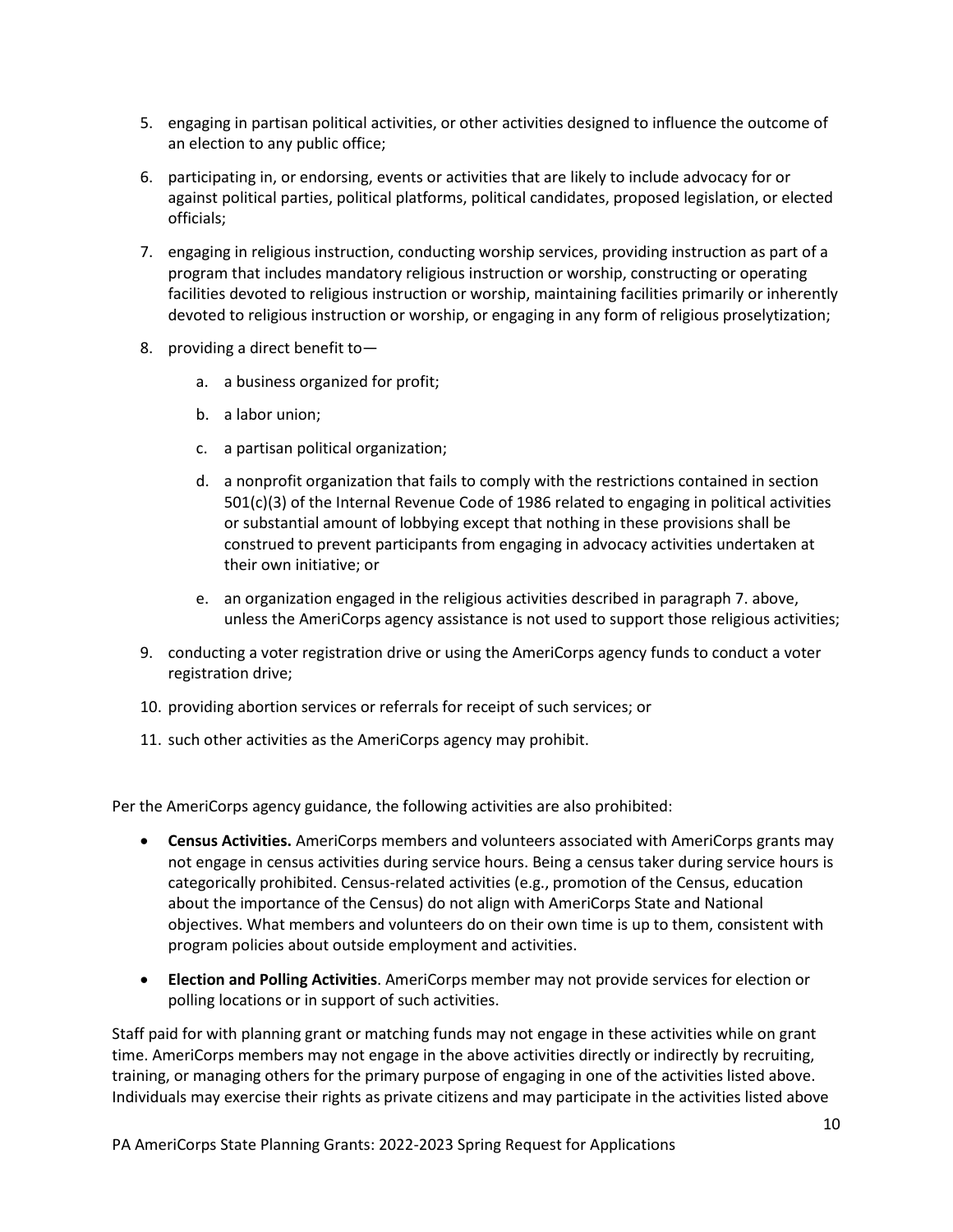on their initiative, on non-AmeriCorps time, and using non-AmeriCorps agency funds. Individuals should not wear the AmeriCorps logo while doing any of the above activities on their personal time.

## <span id="page-10-0"></span>Required Documents

Please see the complete list of required documents in Table 3 Documents should be attached to an email and sent to [pennserve@pa.gov](mailto:pennserve@pa.gov) with the subject line "(Your Organization's Name) – Application Documents."

In the body of the email, please list each document that you have attached. If necessary, send your documents in multiple emails to reduce file size; PennSERVE cannot accept emails with attachments over 5MB.

### <span id="page-10-1"></span>Application Narratives and Budget

Required narratives must be submitted via email as a Word document or PDF. A budget must be submitted using the budget template provided. Specific criteria for the narratives and budget are provided in this RFA. If selected for funding, the narratives, budget, and a set of performance measures must be entered into eGrants.

### <span id="page-10-2"></span>Commonwealth of Pennsylvania AmeriCorps State Program Subgrantee

### Application/Agreement

The Commonwealth of Pennsylvania AmeriCorps State Program Subgrantee Application/Agreement must be complete and submitted via email. If selected for funding, these documents, along with the completed application as submitted in eGrants, becomes a grant agreement between the Pennsylvania Department of Labor & Industry and the applicant. All fields must be complete and, where applicable, signed by the authorized representative.

### <span id="page-10-3"></span>Federal Indirect Cost Rate Agreement

Applicants who hold a federal negotiated indirect cost rate must submit a valid indirect cost rate document to PennSERVE with the application.

### <span id="page-10-4"></span>Delinquent on Federal Debt

Any applicant that is delinquent on any federal debt must disclose this information at the time of application by submitting a complete explanation to [pennserve@pa.gov](mailto:pennserve@pa.gov) at the same time they submit their application.

## <span id="page-10-5"></span>Table 3: Required Application Documents

| Documents to be emailed as attachments to           | <b>All Applicants</b> | <b>If Applicable</b> |
|-----------------------------------------------------|-----------------------|----------------------|
| pennserve@pa.gov.                                   |                       |                      |
| PennSERVE AmeriCorps State Application              | х                     |                      |
| <b>Narratives</b>                                   |                       |                      |
| Budget; download template from<br>$\bullet$         |                       |                      |
| https://www.dli.pa.gov/Individuals/penn-            |                       |                      |
| serve/grants/Pages/default.aspx                     |                       |                      |
| Commonwealth of Pennsylvania AmeriCorps State       | χ                     |                      |
| Program Sub-grantee Application/Agreement (complete |                       |                      |
| and signed):                                        |                       |                      |
| Application/Agreement Coversheet                    |                       |                      |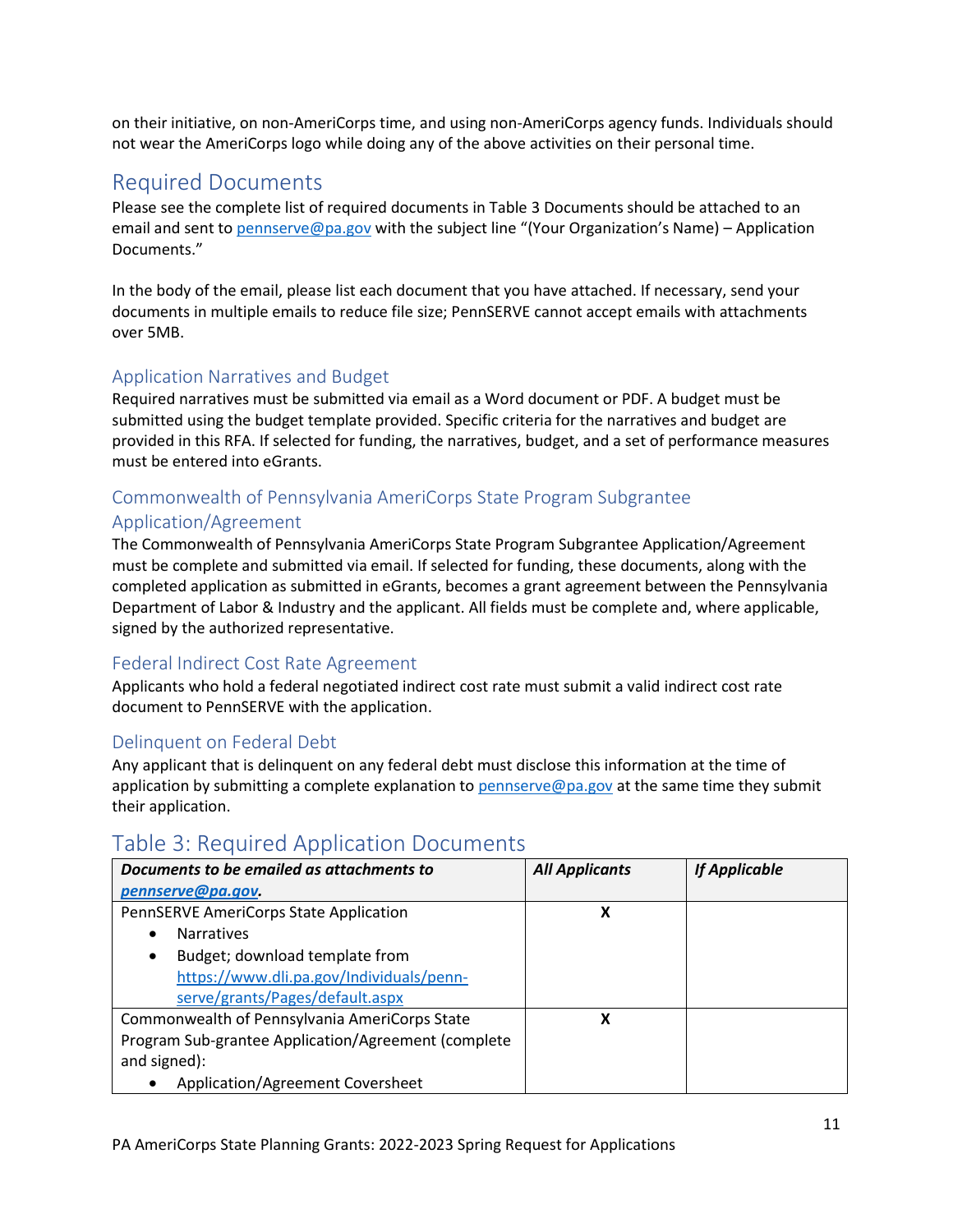| <b>Certifications and Assurances</b><br>SF-424B<br>Audit Clause and Additional Conditions<br><b>FFATA</b><br>Download from<br>https://www.dli.pa.gov/Individuals/pennserve/grants/P<br>ages/default.aspx |                                                                                                        |
|----------------------------------------------------------------------------------------------------------------------------------------------------------------------------------------------------------|--------------------------------------------------------------------------------------------------------|
| Federally approved Indirect Cost Agreement                                                                                                                                                               | $X - Required$ if not<br>submitted to<br><b>PennSERVE within</b><br>the last 12 months<br>(March 2021) |
| Delinquent on federal debt explanation                                                                                                                                                                   | χ                                                                                                      |

# <span id="page-11-0"></span>System Requirements

### <span id="page-11-1"></span>DUNS

Applications must include a DUNS number and an employer identification number. The DUNS number does not replace an Employer Identification Number. DUNS numbers may be obtained at no cost by calling the DUNS number request line at (866) 705-5711 or by applying online [http://fedgov.dnb.com/webform.](http://fedgov.dnb.com/webform) PennSERVE recommends registering at least 30 days before the application due date.

### <span id="page-11-2"></span>SAM.gov

After obtaining a DUNS number, all applicants must register with the [System for Award Management](http://www.sam.gov/)  [\(SAM\)](http://www.sam.gov/) at<https://www.sam.gov/> and maintain an active SAM registration until the application process is complete and, if a grant is awarded, throughout the life of the award. SAM registration must be renewed annually. **Applicants must use their SAM-registered legal name and address on all grant applications to PennSERVE and AmeriCorps agency.** Applicants that do not comply with these requirements may become ineligible to receive an award.

It is recommended that applicants **finalize a new SAM registration or renew an existing one at least two weeks before the application deadline**. This should allow you time to resolve any issues that may arise. It typically takes seven to ten days to finalize SAM.gov registration. To complete the registration process, you will need to submit detailed information on your organization in various categories relevant to federal procurement and financial transactions:

- General information, such as organization name, EIN, DUNS, location, income, and number of employees;
- Corporate information, such as organization type (e.g., state government, nonprofit);
- Financial information, such as financial institution, bank account numbers, and credit card information; and
- Point of contact information, such as primary and alternate points of contact.

Specific requirements and detailed instructions on how to register are available in the SAM user's guide [\(www.sam.gov/sam/SAM\\_Guide/SAM\\_User\\_Guide.htm\)](http://www.sam.gov/sam/SAM_Guide/SAM_User_Guide.htm). You should review the guide before you begin the registration process.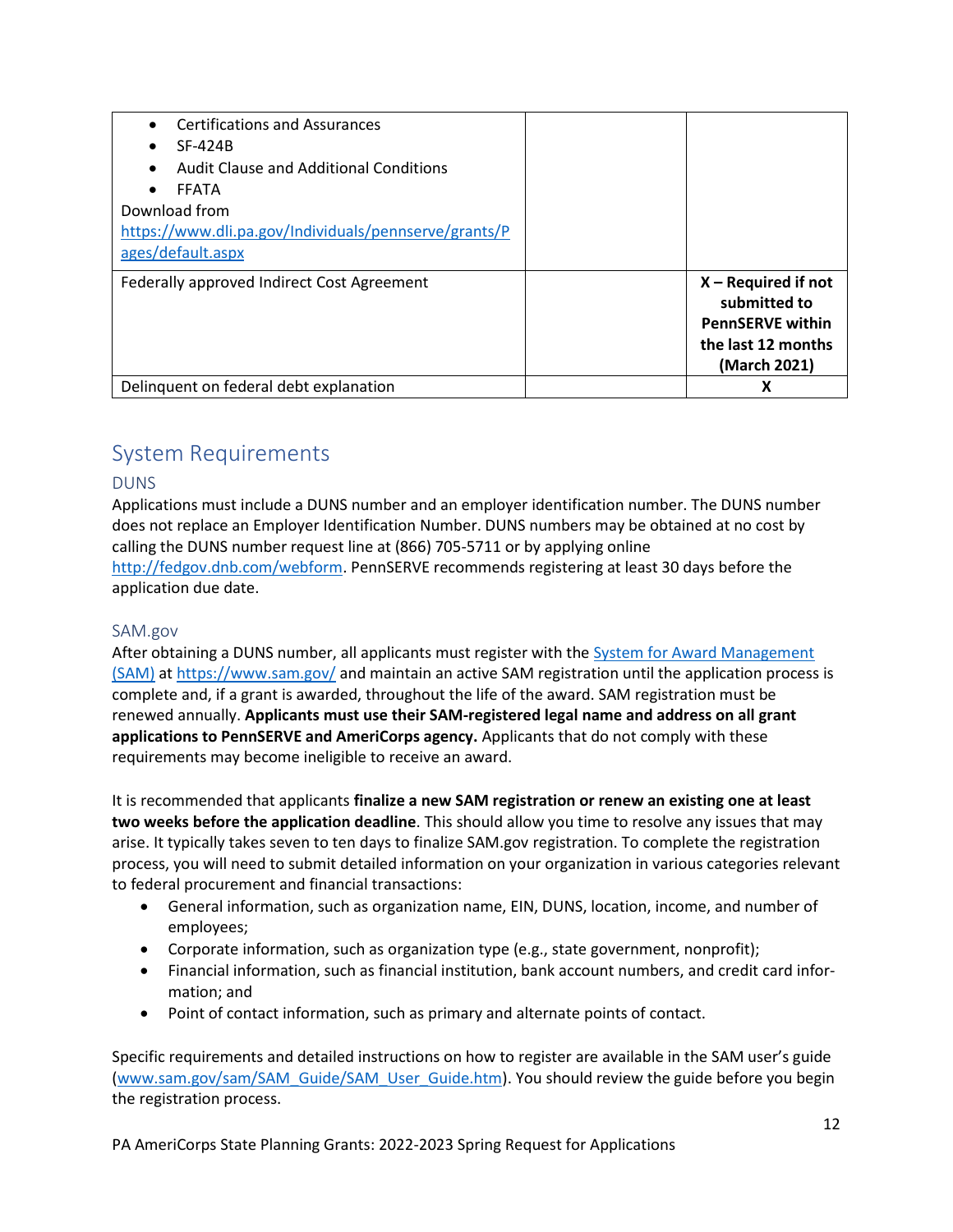The Federal government is implementing Unique Entity Identifiers (UEI) as part of the SAM registration process to eventually replace DUNS numbers. AmeriCorps may ask applicants to add the UEI to their application as part of the clarification or pre-award process. AmeriCorps is adding a field to capture the UEI in eGrants. If you already have a UEI and the UEI field is available in eGrants, you can enter it at the time you submit your application.

### <span id="page-12-0"></span>PA Vendor ID

Pennsylvania requires that all grant applications/agreements and contracts include a Pennsylvania Vendor Number. All applicants must be registered as vendors to apply, to be awarded funds, or to be paid. Vendor numbers may be obtained at no cost by calling the Vendor Data Management Unit at 717- 346-2676 or 1-877-435-7363, or online a[t www.vendorregistration.state.pa.us](http://www.vendorregistration.state.pa.us/) (click on "Non-Procurement Vendor Site"). It may take up to two weeks to receive a vendor number. If you are unable to obtain a Pennsylvania vendor number in a timely fashion, you may submit the application prior to receiving your vendor number; however, no grant will be awarded without a Pennsylvania vendor number.

## <span id="page-12-1"></span>Agency Contact

Inquiries about this funding opportunity should be directed to PennSERVE at [pennserve@pa.gov.](mailto:pennserve@pa.gov) The subject of the email should be "AmeriCorps Spring Application Question <Applicant Name>."

# <span id="page-12-2"></span>Reallocation of Funding

PennSERVE reserves the right to reallocate funding in the event of disaster or other compelling need for service.

## <span id="page-12-3"></span>Application Resources

All applicants are urged to review the **AmeriCorps Regulations:** [https://www.ecfr.gov/cgi-bin/text](https://www.ecfr.gov/cgi-bin/text-idx?tpl=/ecfrbrowse/Title45/45chapterXXV.tpl)[idx?tpl=/ecfrbrowse/Title45/45chapterXXV.tpl](https://www.ecfr.gov/cgi-bin/text-idx?tpl=/ecfrbrowse/Title45/45chapterXXV.tpl)

| <b>Topics</b>                                  | Citation in the AmeriCorps Regulations    |
|------------------------------------------------|-------------------------------------------|
| <b>Member Service Activities</b>               | §2520.20 - §2520.55                       |
| <b>Prohibited Activities</b>                   | §2520.65                                  |
| <b>Tutoring Programs</b>                       | §2522.900-2522.950                        |
| <b>Matching Funds</b>                          | §2521.35-2521.90                          |
| <b>Member Benefits</b>                         | §2522.240-2522.250                        |
| Calculating Cost Per Member Service Year (MSY) | §2522.485                                 |
| <b>Performance Measures</b>                    | §2522.500-2522.650                        |
| Evaluation                                     | §2522.500-2522.540 and §2522.700-2522.740 |

# <span id="page-12-4"></span>Table 4: Requirements in the AmeriCorps Regulations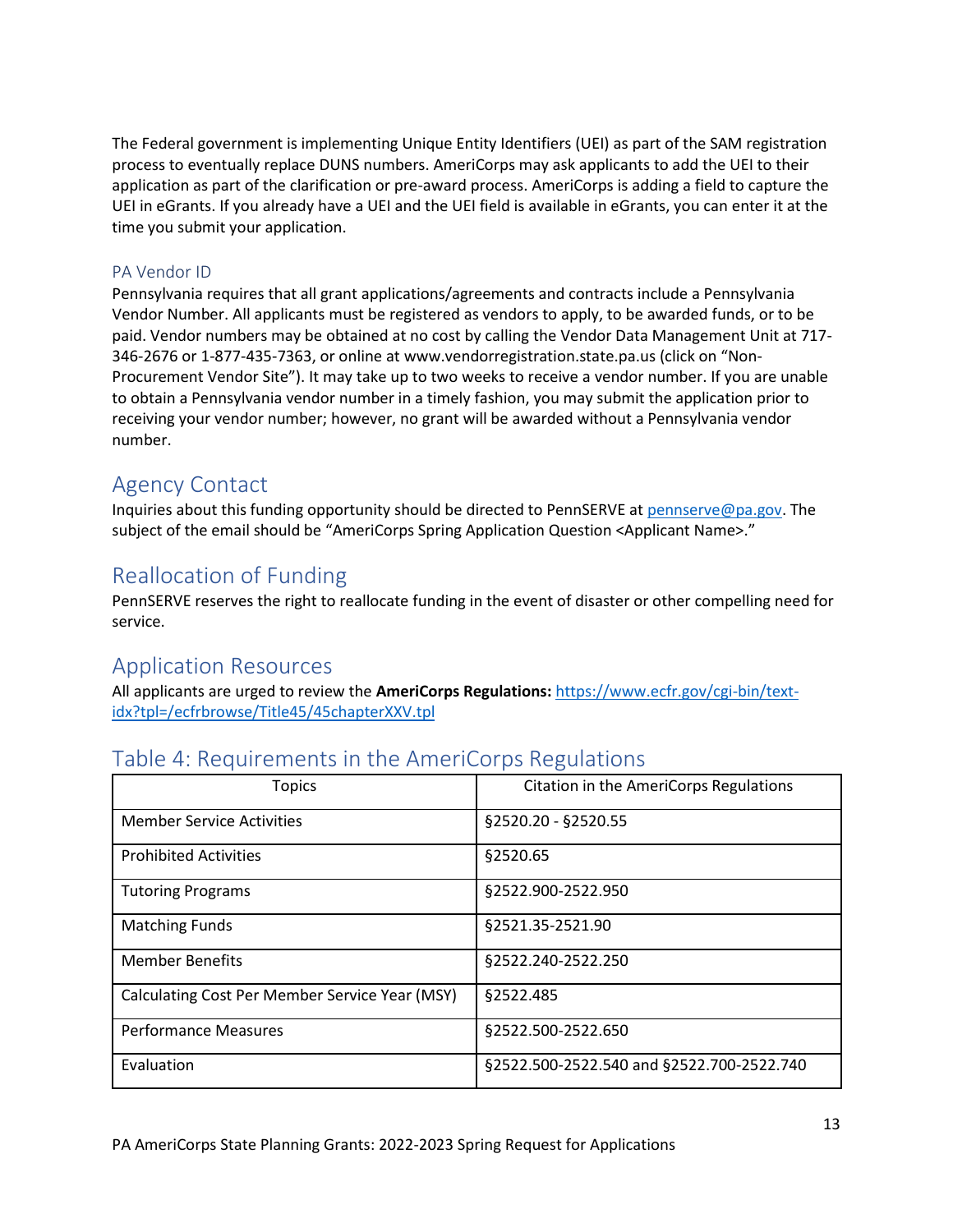## <span id="page-13-0"></span>Eligible Applicants

The following non-federal entities (as defined in 2 C.F.R. § 200.69) who have DUNS numbers and are registered in the system for award management (SAM) are eligible to apply:

- Indian tribes (2 C.F.R. § 200.54);
- institutions of higher education (2 C.F.R. § 200.55);
- local governments (2 C.F.R. § 200.64);
- nonprofit organizations (2 C.F.R. § 200.70); and
- states (2 C.F.R. § 200.90).

Programs applying to PennSERVE must operate their program only within the Commonwealth of Pennsylvania. If your planning grant leads you to develop a multi-state program, you would apply directly with the AmeriCorps agency for program funding.

In addition, under Section 132A(b) of the NCSA, organizations that have been convicted of a federal crime may not receive assistance described in this RFA.

Note that under section 745 of Title VII, Division E of the Consolidated Appropriations Act, 2016, if the AmeriCorps agency is aware that any corporation has any unpaid federal tax liability which—

- has been assessed,
- for which all judicial and administrative remedies have been exhausted or have lapsed, and
- that is not being paid in a timely manner pursuant to an agreement with the authority responsible for collecting the tax liability, that corporation is not eligible for an award under this RFA. (However, this exclusion will not apply to a corporation which a federal agency has considered for suspension or debarment and has determined that suspension or debarment is not necessary to protect the interests of the federal government.) A similar restriction may be enacted with the appropriation which will fund awards under this RFA.

Pursuant to the Lobbying Disclosure Act of 1995, an organization described in Section 501(c)(4) of the Internal Revenue Code of 1986, 26 U.S.C. § 501(c)(4), that engages in lobbying activities is not eligible to apply for AmeriCorps funding.

These application/agreement instructions are to be used by all applicants interested in applying for Pennsylvania AmeriCorps State grants.

# <span id="page-13-1"></span>Review and Selection Process

The grant selection process includes the following steps:

- 1. determining whether a proposal complies with the application requirements, such as deadlines and eligibility requirements;
- 2. applying the basic selection criteria articulated in the AmeriCorps regulations;
- 3. determining the level of alignment with the criteria detailed throughout this RFA; and
- 4. ensuring innovation and geographic, demographic, and programmatic diversity across the Penn-SERVE AmeriCorps portfolio.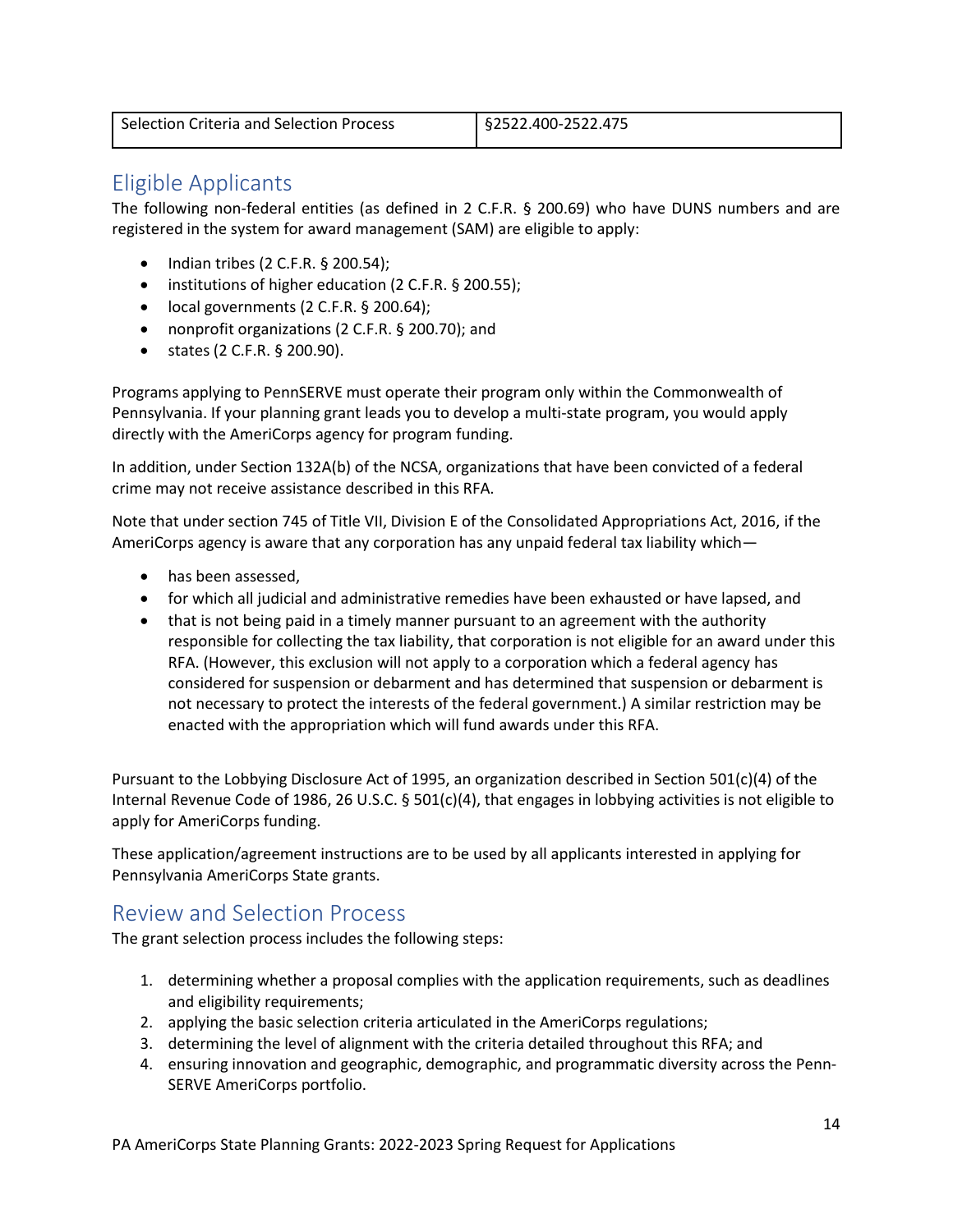PennSERVE will select applications for funding using a multi-stage process that includes reviews by staff and/or peer reviewers and approval by the Pennsylvania Advisory Board.

In evaluating your application for funding, reviewers will assess your program design, organizational capability, and the program's cost-effectiveness and budget adequacy. The weights assigned to each category and sub-category are listed in the narrative outline. Reviewers will measure your application narrative against these criteria and weigh them accordingly.

**PennSERVE may request additional clarification concerning your application or require revisions as needed.**

# <span id="page-14-0"></span>Documents that Govern the Grant/Administrative and National Policy Requirements

The RFA, Subgrantee Application Agreement and approved application are all part of the binding commitment under the grant. Also included in the binding agreement are the requirements of applicable sections of the NCSA of 1990 and other applicable statutes. Awards will also be subject to the AmeriCorps regulations and grant terms and conditions, as described below.

#### **Uniform Guidance**

All awards under this notice are subject to the Uniform Administrative Requirements, Cost Principles, and Audit Requirements for Federal Awards (Uniform Guidance), now consolidated in [2 C.F.R. Parts 200](http://www.ecfr.gov/cgi-bin/text-idx?SID=379c69c6a453c93b76142986a4ce5ad4&node=pt2.1.200&rgn=div5) and [2205.](http://www.ecfr.gov/cgi-bin/text-idx?SID=f7425ef67312ab84da9e76ed5d79dff7&node=pt2.1.2205&rgn=div5)

#### **Requests for Improper Payment Information**

The AmeriCorps agency may, from time to time, request documentation from recipients to monitor the award or to comply with other legal requirements, such as the Improper Payments Information Act of 2002, *as amended*. Failure to make timely responses to these requests may result in award funds being placed on temporary manual hold, reimbursement only, or other remedies as appropriate. In addition, the AmeriCorps agency may, in appropriate circumstances, consider in its funding decisions any previous failures to make timely responses.

#### **AmeriCorps Terms and Conditions**

All awards made under this RFA will be subject to the 2022 AmeriCorps General Terms and Conditions, and the 2022 AmeriCorps State and National Specific Terms and Conditions. These terms and conditions contain detailed, mandatory compliance and reporting requirements. Current versions of the Terms and Conditions for the AmeriCorps State and National Grants is available at [https://americorps.gov/sites/default/files/document/2021ASNProgram508TC20210603.pdf.](https://americorps.gov/sites/default/files/document/2021ASNProgram508TC20210603.pdf)

#### **National Service Criminal History Check Requirements**

The National Service Criminal History Check (NSCHC) is a screening procedure established by law to protect the beneficiaries of national service. The law requires recipients to conduct and document NSCHCs on any person (including award-funded staff, national service participant, or volunteer) receiving a salary, living allowance, stipend, or education award through a program receiving AmeriCorps funds. This includes staff that receive part of their salary through a subgrant. An individual is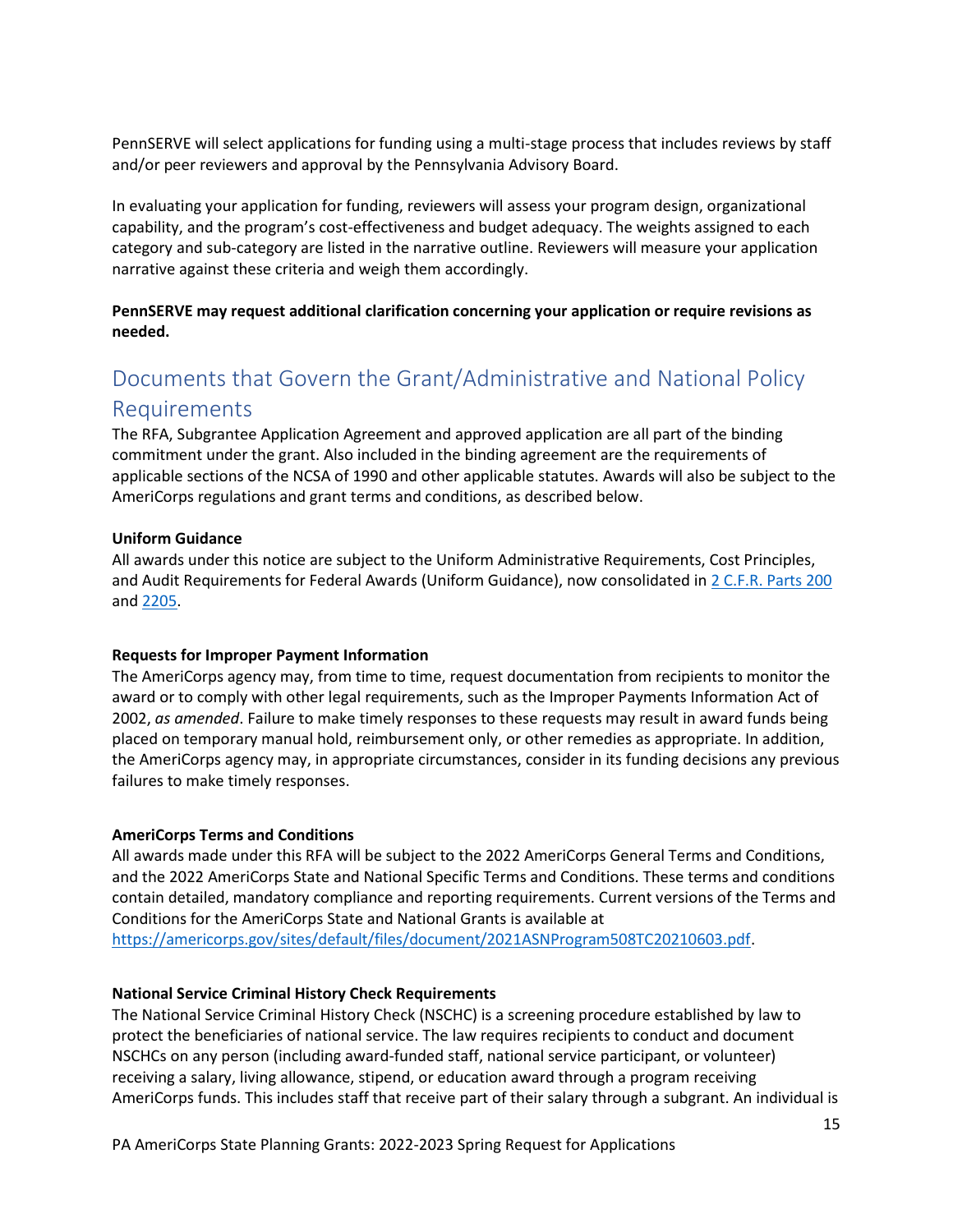ineligible to serve in a position that receives such AmeriCorps funding if the individual is registered, or required to be registered, as a sex offender or has been convicted of murder. The cost of conducting NSCHCs is an allowable expense under the award. Please budget appropriately for full checks on all covered individuals. Grantees should utilize the two vendors the AmeriCorps agency has engaged to conduct the required NSCHCs. Failure to conduct an NSCHC may result in significant disallowed costs.

Unless the AmeriCorps agency has provided a recipient with a written exemption or written approval of an alternative search procedure, recipients must perform the following checks.

All staff and national service participants funded by the AmeriCorps/CNCS Share or Grantee Share of the approved grant budget who are 18 or older at the start of work or service must undergo NSCHCs that include:

- A nationwide name-based check of the NSOPW;
- A name- or fingerprint-based search of the statewide criminal history registry in the person's state of residence and in the state where the person will serve/work; *and*
- A fingerprint-based FBI criminal history check.

All NSCHC components must be complete and adjudicated before the start of work or service. See 45 C.F.R. §§ 2540.200–2540.207 and https://americorps.gov/grantees-sponsors/history-check for complete information and FAQs.

All funded programs must complete the NSCHC eCourse provided by the AmeriCorps agency annually; and submit certification of course completion to PennSERVE as part of the grant record.

# <span id="page-15-0"></span>Use of Material

To ensure that materials generated with AmeriCorps funding are available to the public and readily accessible to grantees and non-grantees, the AmeriCorps agency reserves a royalty-free, nonexclusive, and irrevocable right to obtain, use, modify, reproduce, publish, or disseminate publications and materials produced under the award, including data, and to authorize others to do so (2 C.F.R. § 200.315 (b)).

## <span id="page-15-1"></span>Reporting Requirements

Grantees are required to provide:

- reporting via the PennSERVE-determined online reporting system, including a mid- and end-ofyear report;
- monthly expense reports and invoices for reimbursement;
- quarterly and year-end aggregate financial reports;
- participation in both desk and on-site monitoring by PennSERVE and/or the AmeriCorps agency; and
- any additional reporting as required by PennSERVE and/or the AmeriCorps agency.

PennSERVE will report on all grantee performance to the AmeriCorps agency on a semi-annual basis, or as required by the agency.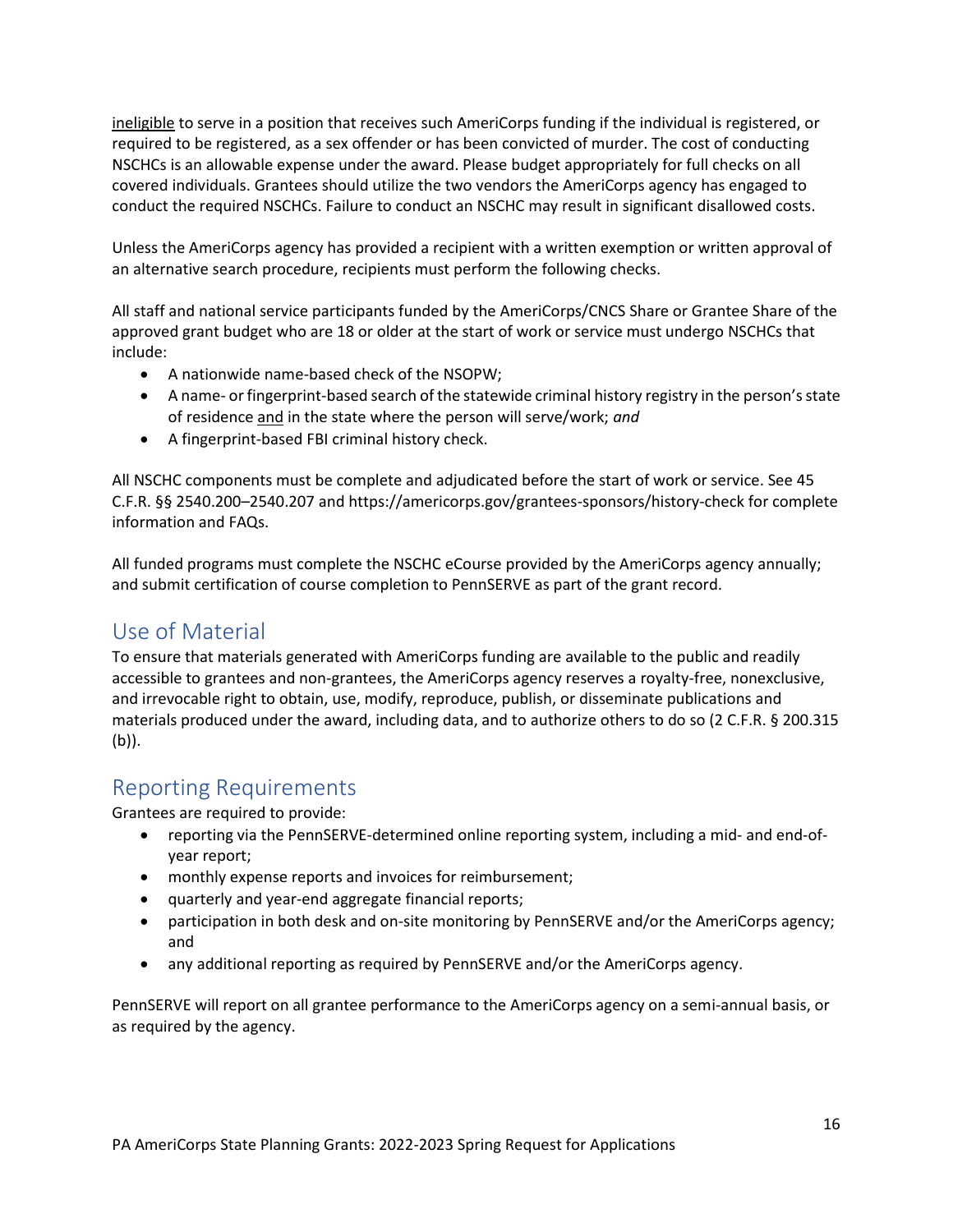# <span id="page-16-0"></span>Match Requirements

A first-time successful applicant is required to match at 24 percent for the first three-year funding period. Starting with year four, the match requirement gradually increases every year to 50 percent by year ten, according to the minimum overall share chart found in 45 C.F.R. § 2521.60 and below.

### <span id="page-16-1"></span>Table 5: Grantee Match Requirements Based on Year of Funding

| AmeriCorps          |       | າ ເ<br>د رے رے |     |     |     |     |     |     | $10+$ |
|---------------------|-------|----------------|-----|-----|-----|-----|-----|-----|-------|
| <b>Funding Year</b> |       |                |     |     |     |     |     |     |       |
| Grantee             | Share | 24%            | 26% | 30% | 34% | 38% | 42% | 46% | 50%   |
| Requirements        |       |                |     |     |     |     |     |     |       |

Section 121(e)(5) of the NCSA of 1990, *as amended*, 42 U.S.C. § 12571(e)(5), requires programs that use other federal funds as match for an AmeriCorps grant to report the amount and source of these funds. Grantees must track and report on that match to PennSERVE quarterly.

Program requirements, including requirements on match, are in the AmeriCorps regulations and summarized below.

- Minimum grantee share is 24 percent of program costs for the first three years. Overall grantee share of total program costs increases gradually beginning in Year 4 to 50 percent by the tenth year of funding and any year thereafter. Match requirements based on year of funding are in Table 5. Cost reimbursement grantees are required to meet an overall matching rate that increases over time. You have the flexibility to meet the overall match requirements in any of the three budget areas, as long as you meet the minimum match of 24 percent for the first three years, and the increasing minimums in years thereafter. See 45 C.F.R. §§ 2521.35–2521.95 for the specific regulations.
- The acceptable sources of matching funds are federal, state, local, and/or private sector funds, in accordance with applicable AmeriCorps requirements.
- In the "Source of Funds" field that appears at the end of Budget Section III, enter a brief description of the match. Identify each match source separately. Identify if the match is secured or proposed. Include dollar amount, the match classification (cash or in-kind), and the source type (private, state/local, or federal) for your entire match. Define all acronyms the first time they are used.
- Section 121(e)(5) of NCSA (42 U.S.C. § 12571(e)) requires programs that use other federal funds as match for an AmeriCorps grant to report the amount and source of these funds to the AmeriCorps agency on a Federal Financial Report. Grantees must track and be prepared to report on that match separately each year and at closeout.

Note: The AmeriCorps agency legislation permits the use of non-AmeriCorps agency federal funds as match for the grantee share of the budget. Please discuss your intention of using federal funds to match an AmeriCorps grant with the other agency prior to submitting your application. Section 121(e)(5) of the NCSA, 42 U.S.C. § 12571(e)(5), requires that grantees that use other federal funds as match for an AmeriCorps grant report the amount and source of these funds to the AmeriCorps agency. If you use other federal funds as match, you must ensure you can meet the requirements and purpose of both grants. PennSERVE grantees that use federal funds as match will be required to obtain and maintain letters from the federal agency(ies) that expressly permit use of funds as match and will be required to report the sources and amounts on quarterly financial reports.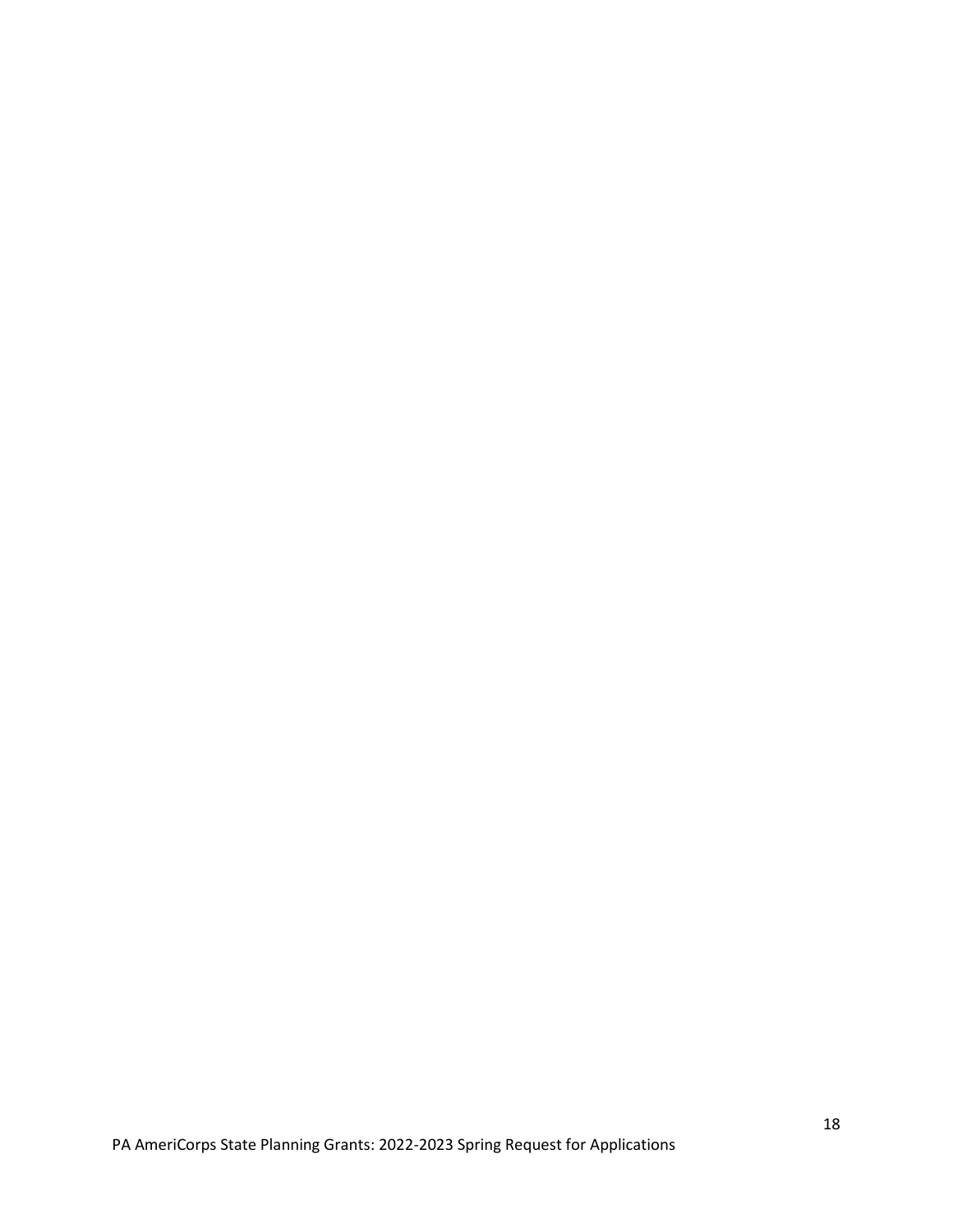# Appendix A. Budget Instructions

### **Please use budget template provided; download from**

<https://www.dli.pa.gov/Individuals/pennserve/grants/Pages/default.aspx>

### **Section I. Program Operating Costs**

Complete Section I, Program Operating Costs, of the Budget Worksheet by entering the "Total Amount," "CNCS Share," and "Grantee Share" for Parts A-I, as follows:

### A. Personnel Expenses

Under "Position/Title Description," list each staff position separately and provide a brief five or six-word position description, salary, and percentage of FTE devoted to this award. Each staff person's role must be described in the application narrative and each person mentioned in the narrative must be listed in the budget as either CNCS or Grantee share. Because the purpose of this grant is to enable and stimulate volunteer community service, do not include the value of direct community service performed by volunteers.

### B. Personnel Fringe Benefits

Under "Purpose/Description," identify the types of fringe benefits to be covered and the costs of benefit(s) for each staff position. Allowable fringe benefits typically include FICA, Workers' Compensation, retirement, SUTA, health and life insurance, IRA, and 401K. You may provide a calculation for total benefits as a percentage of the salaries to which they apply or list each benefit as a separate item. If a fringe amount is over 30%, please list separately. Holidays, leave, and other similar vacation benefits are not included in the fringe benefit rates but are absorbed into the personnel expenses (salary) budget line item.

## C. 1. Staff Travel

Describe the purpose for which program staff will travel. Provide a calculation to include costs for airfare, transportation, lodging, per diem, and other travel-related expenses multiplied by the number of trips/staff. Where applicable, identify the current standard reimbursement rate(s) of the organization for mileage (not to exceed the federal mileage rate), daily per diem, and similar supporting information. Only domestic travel is allowable.

- Include costs for at least one staff person to attend required training during the program year: one two-day training. Assume the training will be held in Harrisburg, PA. Include costs for applicable travel, meals, and lodging.
- Include costs for at least one staff member to attend the National Service Regional Training Conference. Assume the conference will be held out of state. Include costs for applicable travel, meals, and lodging.
- Please itemize costs. For example: Two staff will attend the National Service Regional Training Conference. 2 staff x \$750 airfare + \$50 ground transportation + (two-day) x \$200 lodging + \$50 per diem = \$2,000.

### 2. Member Travel

## N/A FOR PLANNING GRANTS

### D. Equipment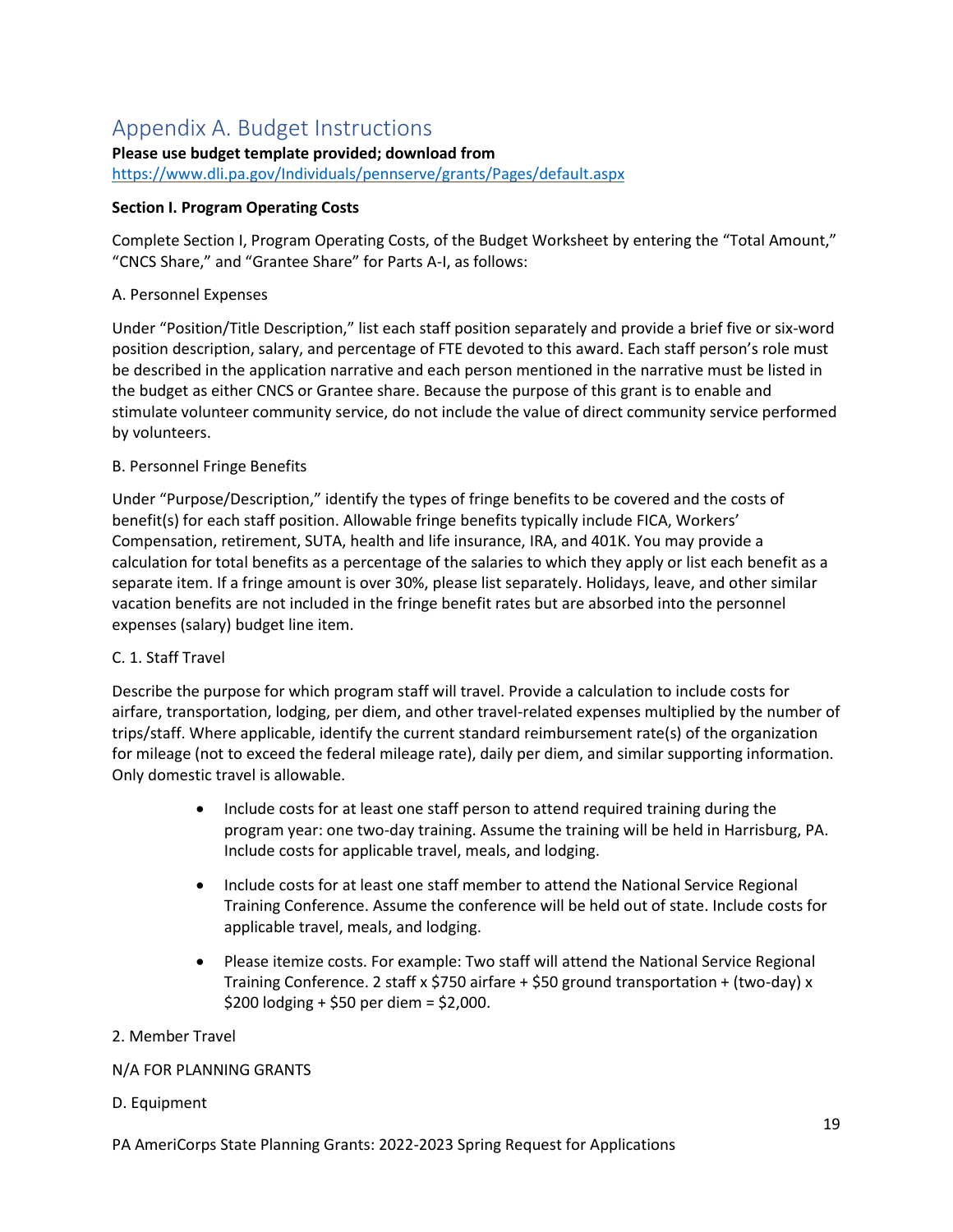Equipment is defined as tangible, non-expendable personal property having a useful life of more than one year AND an acquisition cost of \$5,000 or more per unit (including accessories, attachments, and modifications). Any items that do not meet this definition should be entered in E. Supplies below. Purchases of equipment are limited to 10% of the total Corporation funds requested. If applicable, show the unit cost and number of units you are requesting. Provide a brief justification for the purchase of the equipment under Item/Purpose.

### E. Supplies

Include the amount of funds to purchase consumable supplies and materials, including equipment that does not fit the definition above. You must individually list any single item costing \$1,000 or more.

### F. Contractual and Consultant Services

Include costs for consultants related to the project's operations, except evaluation consultants, who will be listed in Section G and H below. There is not a maximum daily rate.

### G. 1. Staff Training

Include registration costs of \$250/person for at least one staff member to attend the National Service Regional Training Conference.

Include the costs associated with training staff on project requirements and training to enhance the skills staff need for effective project implementation, i.e., project or financial management, team building, etc. If using a consultant(s) for training, indicate the estimated daily rate. There is not a maximum daily rate.

#### 2. Member Training

#### N/A FOR PLANNING GRANTS

#### H. Evaluation

Include costs for project evaluation activities, including additional staff time or subcontracts, use of evaluation consultants, purchase of instrumentation, and other costs specifically for this activity not budgeted in Personnel Expenses. This cost does not include the daily/weekly gathering of data to assess progress toward meeting performance measures, but is a larger assessment of the impact your project is having on the community, as well as an assessment of the overall systems and project design. Indicate daily rates of consultants, where applicable.

#### I. Other Program Operating Costs

Allowable costs in this budget category should include when applicable:

1. Criminal history background checks for all employees or other individuals who receive a salary or similar payment from the grant (federal or non-federal share). Please include the cost for these checks for staff.

2. Office space rental for projects operating without an approved indirect cost rate agreement that covers office space. If space is budgeted and it is shared with other projects or activities, the costs must be equitably pro-rated and allocated between the activities or projects.

3. Utilities, telephone, Internet and similar expenses that are specifically used for AmeriCorps project staff, and are not part of the organization's indirect cost/admin cost allocation pool. If such expenses are

PA AmeriCorps State Planning Grants: 2022-2023 Spring Request for Applications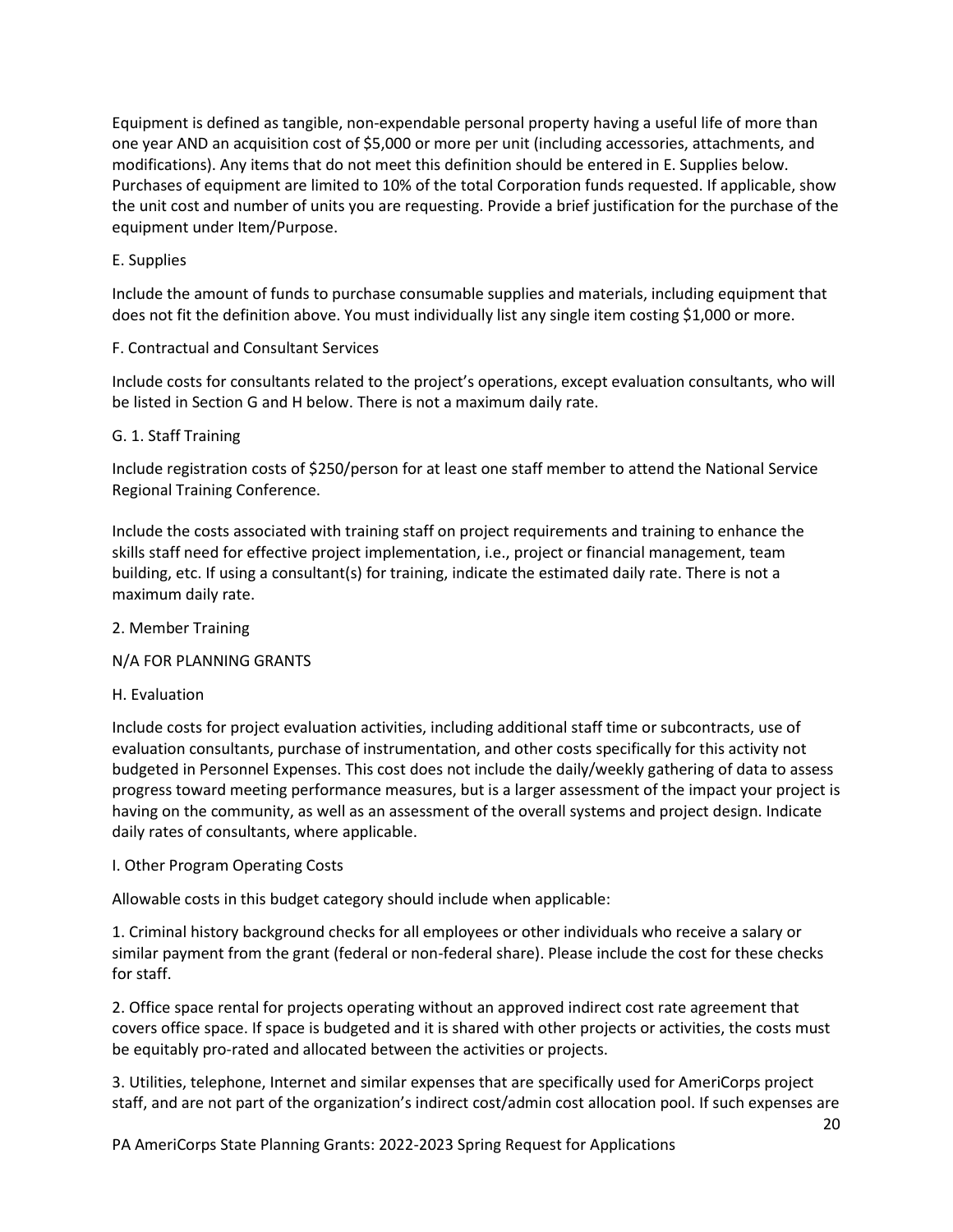budgeted and shared with other projects or activities, the costs must be equitably pro-rated and allocated between the activities or projects.

#### **Section II. Member Costs**

#### N/A FOR PLANNING GRANTS

### **Section III. Administrative/Indirect Costs (optional)**

**Definitions** 

Administrative costs are general or centralized expenses of the overall administration of an organization that receives Corporation funds and do not include particular project costs. These costs may include administrative staff positions. For organizations that have an established an indirect cost rate for federal awards, administrative costs mean those costs that are included in the organization's indirect cost rate agreement. Such costs are generally identified with the organization's overall operation and are further described in Office of Management and Budget Uniform Guidance.

Options for Calculating Administrative/Indirect Costs (choose either A, B OR C below)

PennSERVE is not electing to retain a share of the federal funds available to programs for administrative costs in 2022 – 2023. PennSERVE reserves the right to elect to retain a share of the 5% of federal funds available to programs for administrative costs up to 2% in future funding years.

Applicants choose one of three methods to calculate allowable administrative costs – a CNCS-fixed percentage rate method or a federally approved indirect cost rate method or a de minimis method. Regardless of the option chosen, the CNCS share of administrative costs is limited to 5% of the total CNCS funds actually expended under this grant. Do not create additional lines in this category.

A. CNCS-Fixed Percentage Method

Five Percent Fixed Administrative Costs Option

The CNCS-fixed percentage rate method allows you to charge administrative costs up to a cap without a federally approved indirect cost rate and without documentation supporting the allocation. If you choose the CNCS-fixed percentage rate method (Section IIIA in eGrants), you may charge, for administrative costs, a fixed 5% of the total of the CNCS funds expended. In order to charge this fixed 5%, the grantee match for administrative costs may not exceed 10% of all direct cost expenditures.

1. To determine the maximum CNCS share for Section III: Multiply the sum of the CNCS funding shares of Sections I and II by 0.0526. This is the maximum amount you can request as Corporation share. The factor 0.0526 is used to calculate the 5% maximum amount of federal funds that may be budgeted for administrative (indirect) costs, rather than 0.0500, as a way to mathematically compensate for determining Section III costs when the total budget (Sections I + II + III) is not yet established. Enter this amount as the CNCS share for Section III A.

2. To determine the Grantee share for Section III: Multiply the total (both CNCS and grantee share) of Sections I and II by 10% (0.10) and enter this amount as the grantee share for Section III A.

3. Enter the sum of the CNCS and grantee shares under Total Amount.

B. Federally Approved Indirect Cost Rate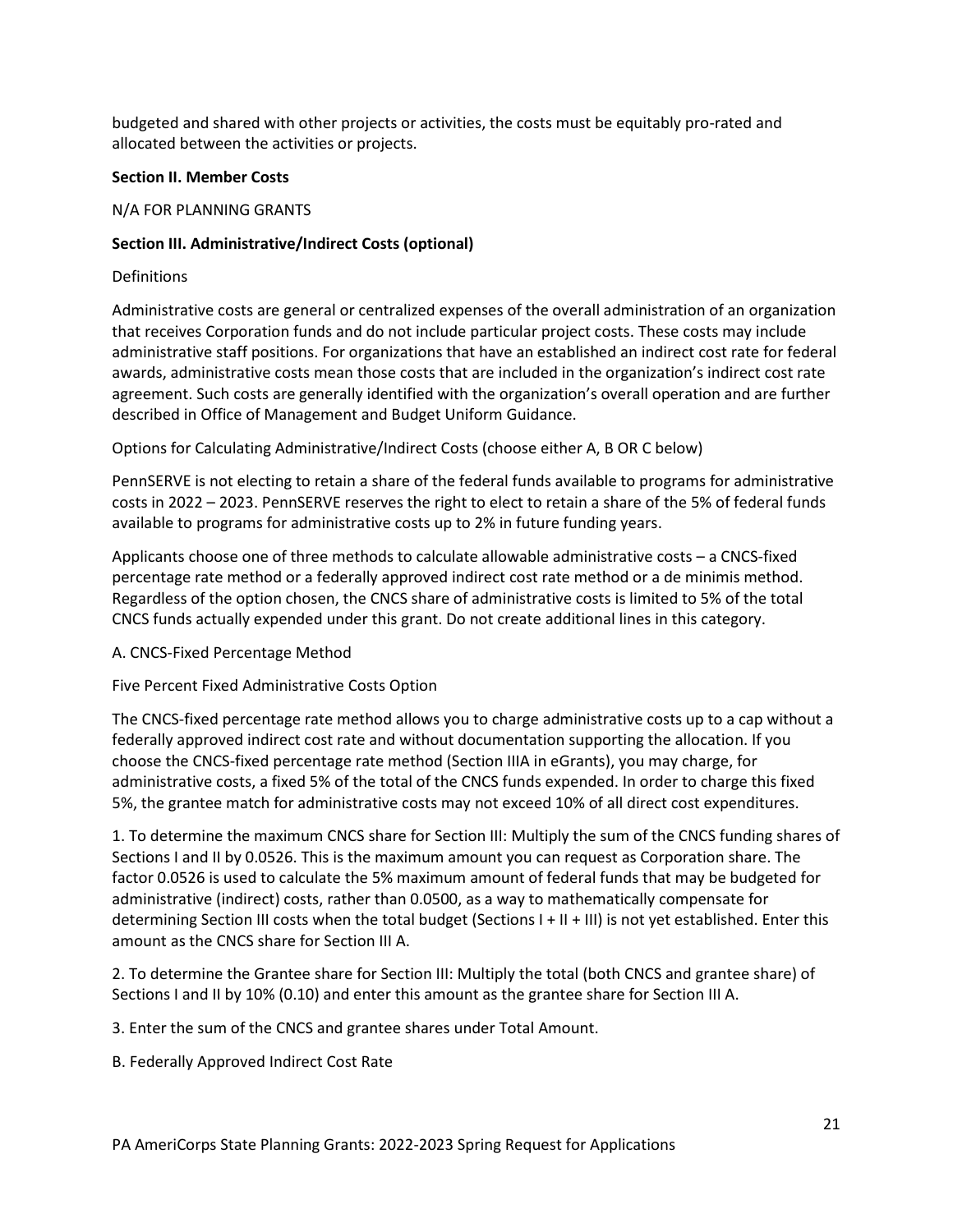If you have a federally approved indirect cost rate, this method must be used and the rate will constitute documentation of your administrative costs, not to exceed the 5% maximum federal share payable by CNCS. Specify the Cost Type for which your organization has current documentation on file, i.e., Provisional, Predetermined, Fixed, or Final indirect cost rate. Supply your approved IDC rate (percentage) and the base upon which this rate is calculated (direct salaries, salaries and fringe benefits, etc.). CNCS does not restrict the overall indirect cost rate claimed. It is at your discretion whether or not to claim your entire IDC rate to calculate administrative costs. If you choose to claim a lower rate, please include this rate in the Rate Claimed field.

1. Determine the base amount of direct costs to which you will apply the IDC rate, including both the CNCS and Grantee shares, as prescribed by your established rate agreement (i.e., based on salaries and benefits, total direct costs, or other). Then multiply the appropriate direct costs by the rate being claimed. This will determine the total amount of indirect costs allowable under the grant.

2. To determine the CNCS share: Multiply the sum of the CNCS funding share in Sections I and II by 0.0526. This is the maximum amount you can claim as the CNCS share of indirect costs.

3. To determine the Grantee share: Subtract the amount calculated in step 2 (the CNCS administrative share) from the amount calculated in step 1 (the Indirect Cost total). This is the amount the applicant can claim as grantee share for administrative costs.

C. De Minimis Rate of 10% of Modified Total Direct Costs

Organizations who have never, at any point in time, held a federally negotiated indirect cost rate (except for those non-Federal entities described in Appendix VII to Part 200-States and Local government and Indian Tribe Indirect Cost Proposals, paragraph (d)(1)(B)) and who receive less than \$35 million in direct federal funding, may indefinitely use a de minimis rate of 10% of modified total direct costs (MTDC). Additional information regarding what is included in MTDC and use of this option can be found at 2 C.F.R. §§ 200.414 (f) and 200.68. If this option is elected, it must be used consistently across all federal awards.

#### Source of Match

<span id="page-21-0"></span>In the "Source of Funds" field that appears at the end of Budget Section III, enter a brief description of the match. Identify each match source separately. Identify if the match is secured or proposed. Include dollar amount, the match classification (cash or in-kind), and the source type (Private, State/Local, or Federal) for your entire match. Define all acronyms the first time they are used. The total amount of Source of Match should equal the Grantee Share amount.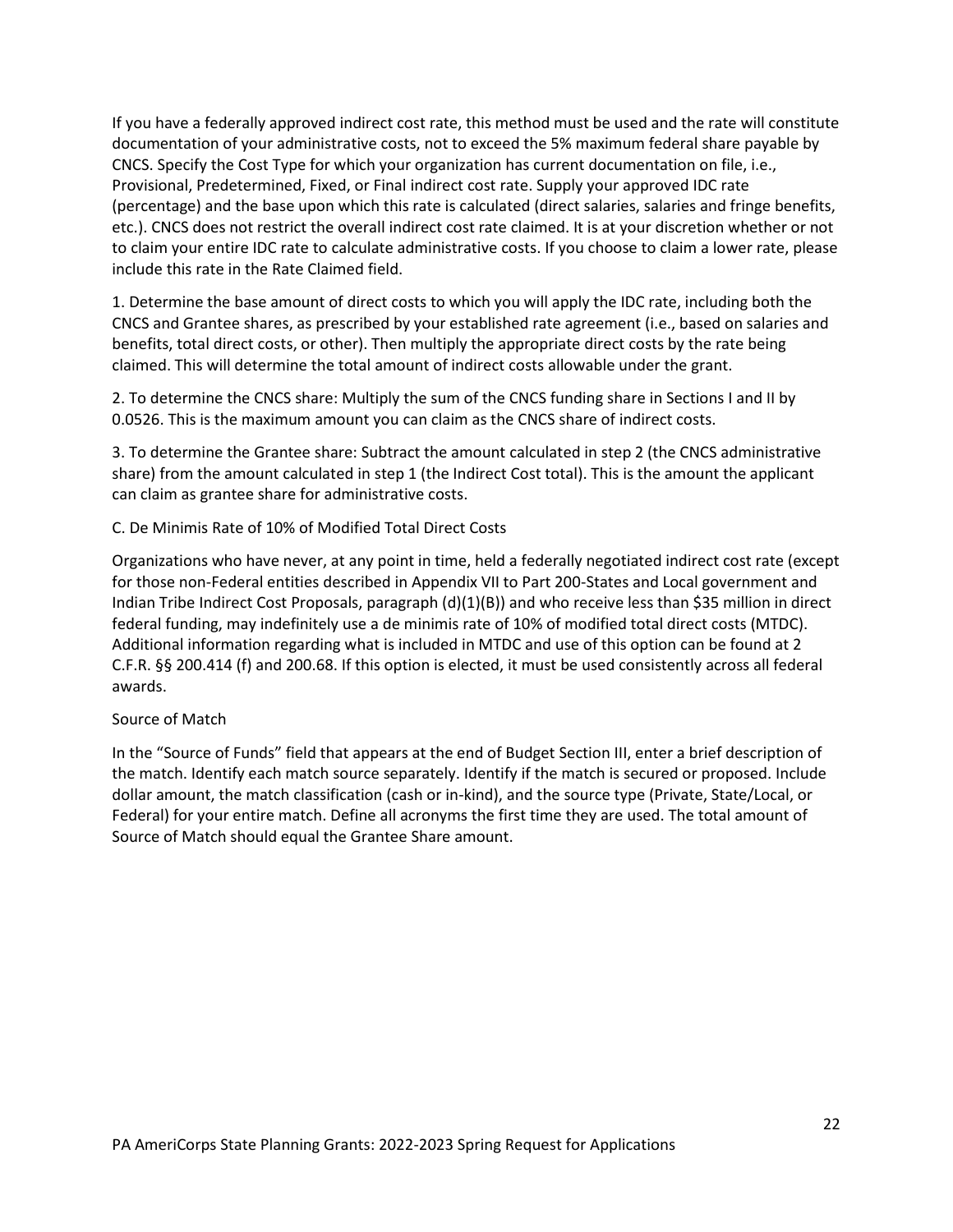# Appendix B: Budget Checklist

Below is a checklist to help you make certain that you submit an accurate budget narrative that meets AmeriCorps requirements.

| In Compliance?              | <b>Section I. Program Operating Costs</b>                                                                                                                                                                                                                                                                                                                                                                                                                              |
|-----------------------------|------------------------------------------------------------------------------------------------------------------------------------------------------------------------------------------------------------------------------------------------------------------------------------------------------------------------------------------------------------------------------------------------------------------------------------------------------------------------|
| Yes $\_\$ No $\_\$          | Costs charged under the Personnel line item directly relate to the operation of the<br>AmeriCorps planning grant?                                                                                                                                                                                                                                                                                                                                                      |
| Yes $\_\$ No $\_\$          | Staff indirectly involved in the management or operation of the applicant organization is<br>funded through the administrative cost section (Section III.) of the budget? Examples of<br>administrative costs include central management and support functions.                                                                                                                                                                                                        |
| Yes $\_\$ No $\_\$          | Staff fundraising expenses are not charged to the grant? You may not charge AmeriCorps<br>staff members' time and related expenses for fundraising to the federal or grantee share<br>of the grant. Expenses incurred to raise funds must be paid out of the funds raised.<br>Development officers and fundraising staff are not allowable expenses.                                                                                                                   |
| Yes $\_\,$ No $\_\$         | All positions in the budget are fully described in the narrative?                                                                                                                                                                                                                                                                                                                                                                                                      |
| Yes $\_\!\_\!\$ No $\_\!\_$ | The types of fringe benefits to be covered and the costs of benefit(s) for each staff position<br>are described? Allowable fringe benefits typically include FICA, Workers' Compensation,<br>retirement, SUTA, health and life insurance, IRA, and 401K. You may provide a calculation<br>for total benefits as a percentage of the salaries to which they apply or list each benefit as<br>a separate item. If the fringe amount is over 30%, please list separately. |
| $Yes$ $No$ $\_$             | Holidays, leave, and other similar vacation benefits are not included in the fringe benefit<br>rates but are absorbed into the personnel expenses (salary) budget line item?                                                                                                                                                                                                                                                                                           |
| Yes $\_\$ No $\_\_$         | The purpose for all staff travel is clearly identified?                                                                                                                                                                                                                                                                                                                                                                                                                |
| Yes $\_\,$ No $\_$          | You have budgeted funds for staff travel to PennSERVE sponsored meetings in the budget<br>narrative?                                                                                                                                                                                                                                                                                                                                                                   |
| $Yes$ __ No __              | Funds for the purchase of equipment (does not include general use office equipment) are<br>limited to 10% of the total grant amount?                                                                                                                                                                                                                                                                                                                                   |
| Yes $\_\$ No $\_\$          | All single equipment items over \$5000 per unit are specifically listed?                                                                                                                                                                                                                                                                                                                                                                                               |
| Yes $\_\$ No $\_\$          | Justification/explanation of equipment items is included in the budget narrative?                                                                                                                                                                                                                                                                                                                                                                                      |
| Yes $\_\$ No $\_\$          | All single supply items over \$1000 per unit are specifically listed?                                                                                                                                                                                                                                                                                                                                                                                                  |
| Yes $\_\,$ No $\_\$         | You only charged to the federal share of the budget member service gear, with the<br>exception of safety equipment, that includes the AmeriCorps logo?                                                                                                                                                                                                                                                                                                                 |
| $Yes$ __ No __              | Are all consultant services budgeted below the maximum federal daily rate of \$750/day? Is<br>the daily rate noted in all sections of the budget narrative where consultants are proposed?                                                                                                                                                                                                                                                                             |
| Yes $\_\$ No $\_\$          | Does the budget reflect adequate budgeted costs for project evaluation?                                                                                                                                                                                                                                                                                                                                                                                                |
| Yes $\_\$ No $\_\$          | Have you provided budgeted costs for criminal history checks of all grant-funded staff?                                                                                                                                                                                                                                                                                                                                                                                |
|                             | Yes $\_\,$ No $\_\,$   Are all items in the budget narrative itemized and the purpose of the funds justified?                                                                                                                                                                                                                                                                                                                                                          |

In Compliance? | Section II. Member Costs – No items budgeted in this section for Planning Grants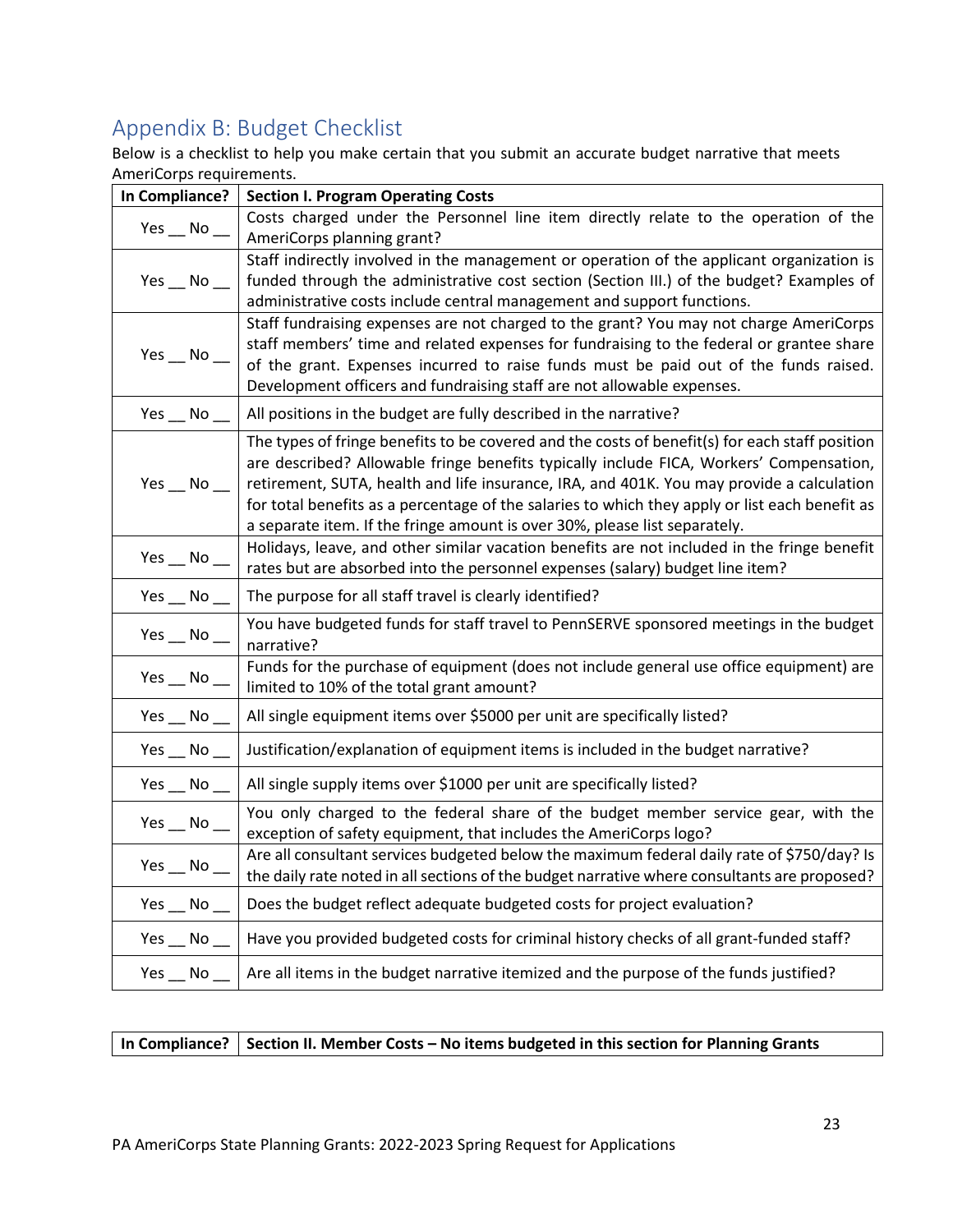| In Compliance?      | <b>Section III. Administrative/Indirect Costs</b>                                            |
|---------------------|----------------------------------------------------------------------------------------------|
| Yes $\_\,$ No $\_$  | Applicant has chosen Option $A -$ Corporation fixed percentage method and the maximum        |
|                     | federal share of administrative costs does not exceed 5% of the total federal funds          |
|                     | budgeted? To determine the federal administrative share, multiply all other budgeted         |
|                     | federal funds by .0526.                                                                      |
| Yes $\_\,$ No $\_\$ | Applicant has chosen Option A – Corporation fixed percentage method and the maximum          |
|                     | grantee share is at 10% or less of total budgeted funds?                                     |
|                     | Applicant has chosen Option $B -$ federally approved indirect cost rate method and           |
|                     | documentation on file? Administrative costs budgeted include the following: (1) indirect     |
|                     | costs such as legal staff, central management and support functions; (2) costs for           |
| Yes $\_\,$ No $\_\$ | financial, accounting, audit, internal evaluations, and contracting functions; (3) costs for |
|                     | insurance that protects the entity that operates the project; and (4) the portion of the     |
|                     | salaries and benefits of the director and any other project administrative staff not         |
|                     | attributable to the time spent in direct support of a specific project.                      |
|                     | Applicant has chosen Option B - The maximum grantee share is at 10% or less of total         |
| $Yes$ No            | budgeted funds, less the 5% CNCS share?                                                      |
| Yes $\_\,$ No $\_\$ | Applicant has chosen Option B-the type of rate, the IDC rate percentage, the rate claimed    |
|                     | and the base to which the rate is applied has been specified?                                |
| Yes $\_\,$ No $\_\$ | Applicant has chosen Option $C - a$ de minimis rate of 10% of modified total direct costs    |
|                     | has been budgeted?                                                                           |

<span id="page-23-0"></span>

| In Compliance? | Match                                                                                                                                                                                                                                                               |
|----------------|---------------------------------------------------------------------------------------------------------------------------------------------------------------------------------------------------------------------------------------------------------------------|
| No<br>Yes      | Is the overall match being met at the required level, based on the year of funding?                                                                                                                                                                                 |
| Yes No         | For all matching funds, proposed vs secured, the source(s) [private, state, local, and/or<br>federal], the type of contribution (cash or in-kind), and the amount of match, are clearly<br>identified in the narrative and in the Source of Funds field in eGrants? |
| Yes<br>No.     | The amount of match is for the entire amount in the budget narrative. (The total amount<br>of match equals the amount in the budget?)                                                                                                                               |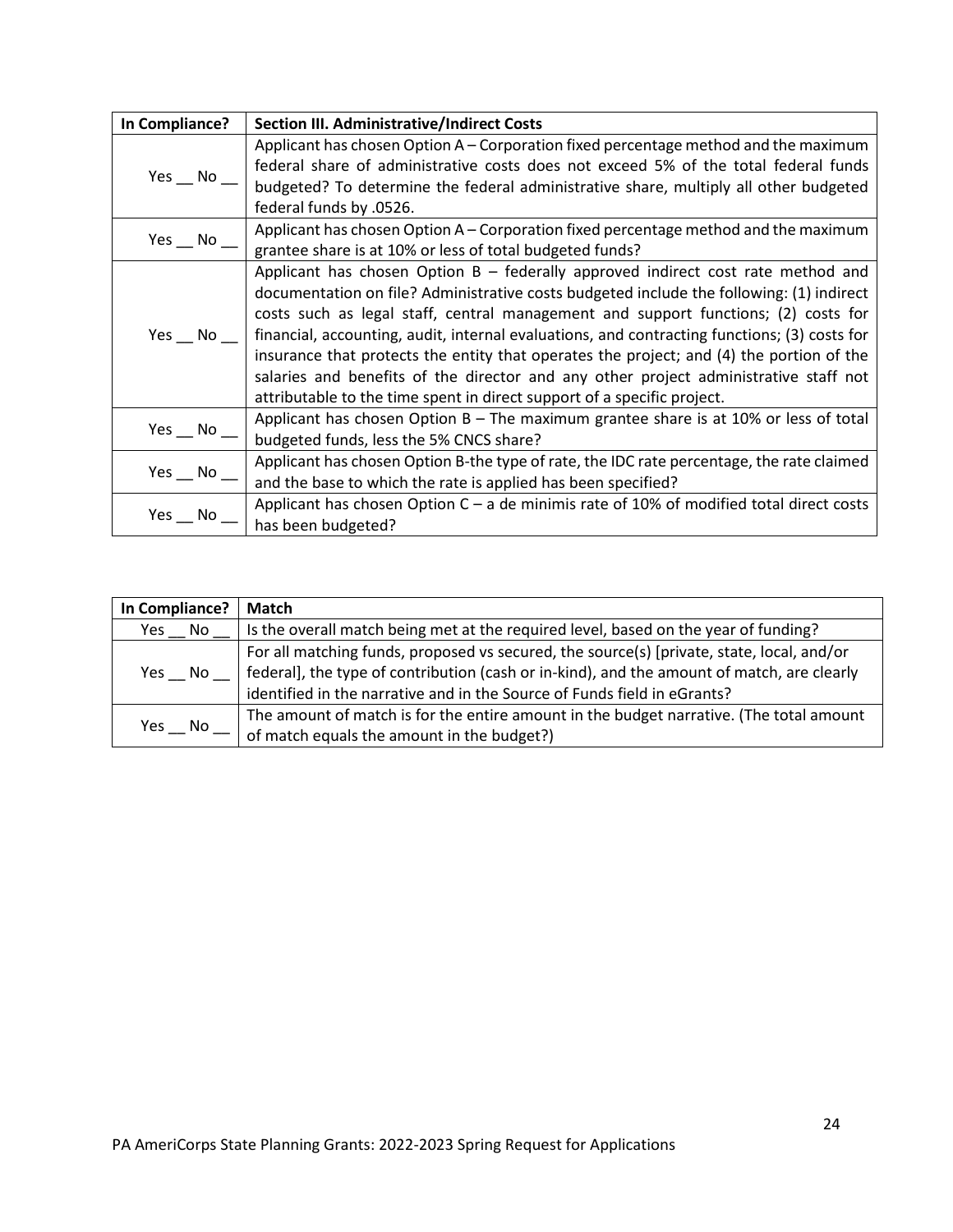# Appendix C: Alternative Match Instructions

Grantees are required to meet an overall matching rate that increases over time. You have the flexibility to meet the overall match requirements in any of the three budget areas, as long as the minimum match of 24 percent for the first three years, and the increasing minimums in years thereafter, are maintained. See 45 C.F.R. §§ 2521.35–2521.90 for the specific regulations.

Special Circumstances for an Alternative Match Schedule: Under certain circumstances, applicants may qualify to meet alternative matching requirements that increase over the years to 35 percent instead of 50 percent as specified in the regulations at 45 C.F.R. § 2521.60(b). To qualify, you must demonstrate that your program is either located in a rural county or in a severely economically distressed community as defined below.

- **A.** Rural County: In determining whether a program is rural, AmeriCorps will consider the most recent Beale code rating published by the U.S. Department of Agriculture for the county in which the program is located. Any program located in a county with a Beale code of 4, 5, 6, 7, 8 or 9 is eligible to apply for the alternative match requirement. See Appendix G for the Table of Beale codes.
- **B.** Severely Economically Distressed County: In determining whether a program is located in a severely economically distressed county, AmeriCorps will consider the following list of county-level characteristics. See Appendix G for a list of website addresses where this publicly available information can be found.
	- 1. The county-level per capita income is less than or equal to 75 percent of the national average for all counties using the most recent census data or Bureau of Economic Analysis data;
	- 2. The county-level poverty rate is equal to or greater than 125 percent of the national average for all counties using the most recent census data; and
	- 3. The county-level unemployment is above the national average for all counties for the previous 12 months using the most recently available Bureau of Labor Statistics data.
	- 4. The areas served by the program lack basic infrastructure such as water or electricity.
- **C.** Program Location: Except when approved otherwise, AmeriCorps will determine the location of your program based on the legal applicant's address. If you believe that the legal applicant's address is not the appropriate way to consider the location of your program, you must provide relevant facts about your program location in your request. AmeriCorps will, in its sole discretion, determine whether some other address is more appropriate for determining a program's location.

If your program is located in one of these areas, see the instructions below for applying for this alternative match schedule. **You must submit your alternative match schedule request to PennSERVE at the time of application.**

If approved for the alternative schedules, programs will base their budget in the upcoming application on the approved alternative match. The alternative match requirement will be in effect for whatever portion of the three-year project period remains or if applying as a new grantee, for the upcoming three-year grant cycle.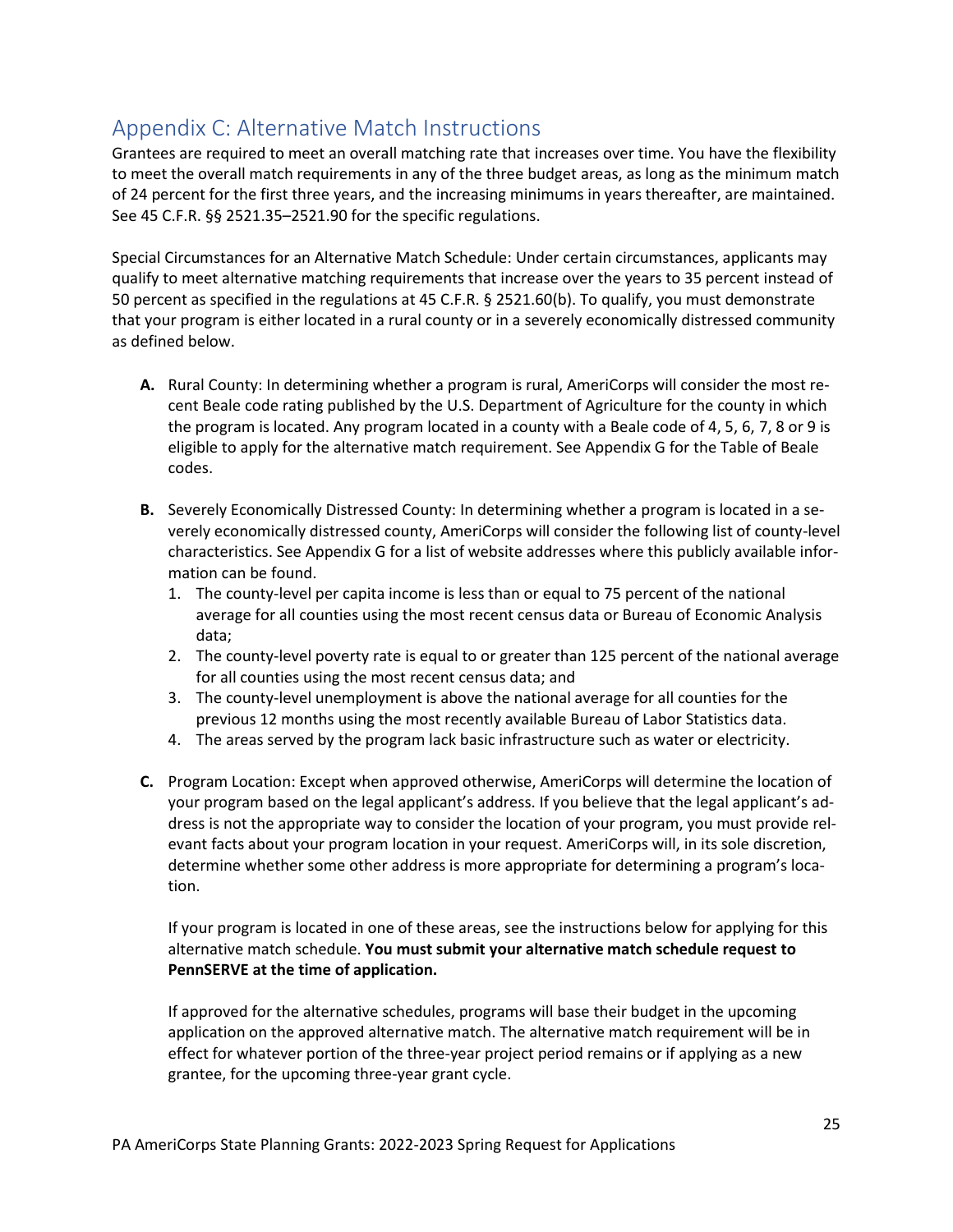**D.** Instructions for the Alternative Match Schedule: Programs must send their request to Penn-SERVE for review. PennSERVE will then forward the request to the AmeriCorps agency for consideration. Upon PennSERVE approval, the AmeriCorps agency will review your request, notify PennSERVE if you qualify for the alternative schedule, and provide instructions for entering your budget into eGrants under the Alternative Match Schedule. To submit a request for an alternative match, submit an email to PennSERVE at the time of the application as follows:

#### **E-mail subject line:** AmeriCorps Alternative Match Request

Send your request in memo format. You must respond to each item below. Please include both the item and your response in your request.

- 1. Basis of Request
	- a. Identify the basis for your request as either a rural county or a severely economically distressed community as described above.
	- b. Describe where your program operates and include the address of the legal applicant.
- 2. Rural Counties
	- a. Describe the economic conditions.
	- b. Confirm that your county has a Beale code of 4, 5, 6, 7, 8, or 9.
- 3. Economically Distressed Counties:
	- a. Provide your county per-capita income, poverty, and unemployment levels.
	- b. Demonstrate that your county per-capita income, poverty, and unemployment levels are above or below the national averages. Identify the data source(s) used to make your determination.
	- c. Provide any other statistics you deem relevant to demonstrate your county is economically distressed.
- 4. Program Location: If you believe the location of your program should not be based on the address of the legal applicant, describe your justification for requesting an alternative location(s).
- <span id="page-25-0"></span>5. Other: Provide any other justification and information for your request that is not presented in the responses to the above.